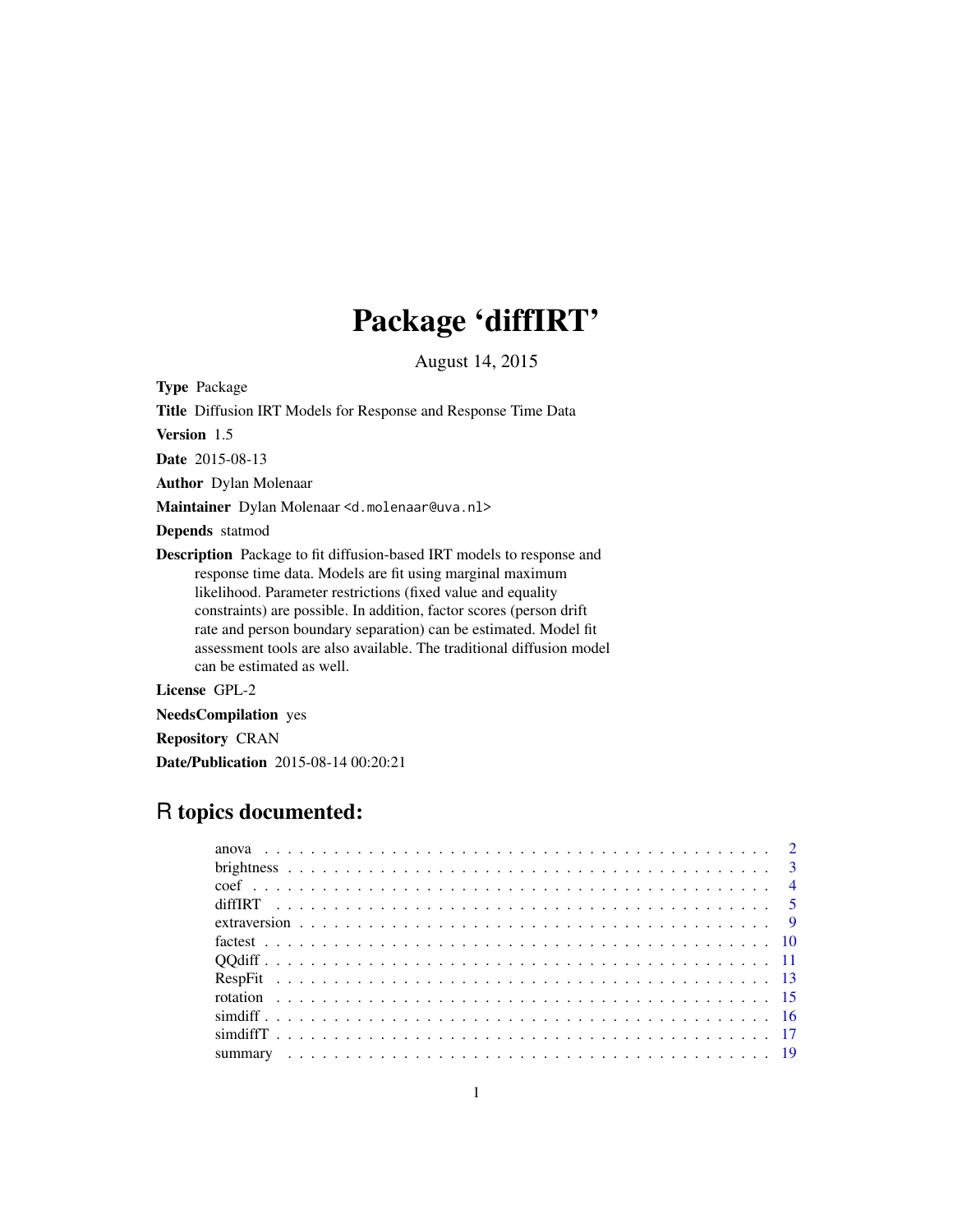#### <span id="page-1-0"></span>**Index** [21](#page-20-0)

### <span id="page-1-1"></span>Description

Using this function, a likelihood ratio test is conducted on two nested diffIRT model. Results are printed to the screen togheter with the AIC, BIC, sample size adjusted BIC, and DIC comparative fit indices for both models.

# Usage

## S3 method for class 'diffIRT' anova(object, object2, ...)

#### Arguments

| object   | a diffIRT object that is nested within the model provided in object2. |
|----------|-----------------------------------------------------------------------|
| object2  | a diffIRT object.                                                     |
| $\cdots$ | additional parameters, currently not used.                            |

## Author(s)

Dylan Molenaar <d.molenaar@uva.nl>

# See Also

[diffIRT](#page-4-1) for fitting diffusion IRT models.

# Examples

## Not run:

```
# simulate data according to a D-diffusion model
# with equal a[i] parameters
data=simdiff(100,10,
 ai=rep(.3,10), vi=seq(-1,1, length=10), ter=runif(10,2,3),
 gamma=rlnorm(100,0,.3),theta=rnorm(100,0,.5),
 model="D")
# fit a full D-diffusion model
res=diffIRT(data$rt,data$x,model="D")
# fit a D-diffusion model subject to an
# equality constraint across all a[i] parameters
res2=diffIRT(data$rt,data$x,model="D",constrain=c(rep(1,10),2:21,22,23))
```
# use the anova function to conduct the likelihood ratio test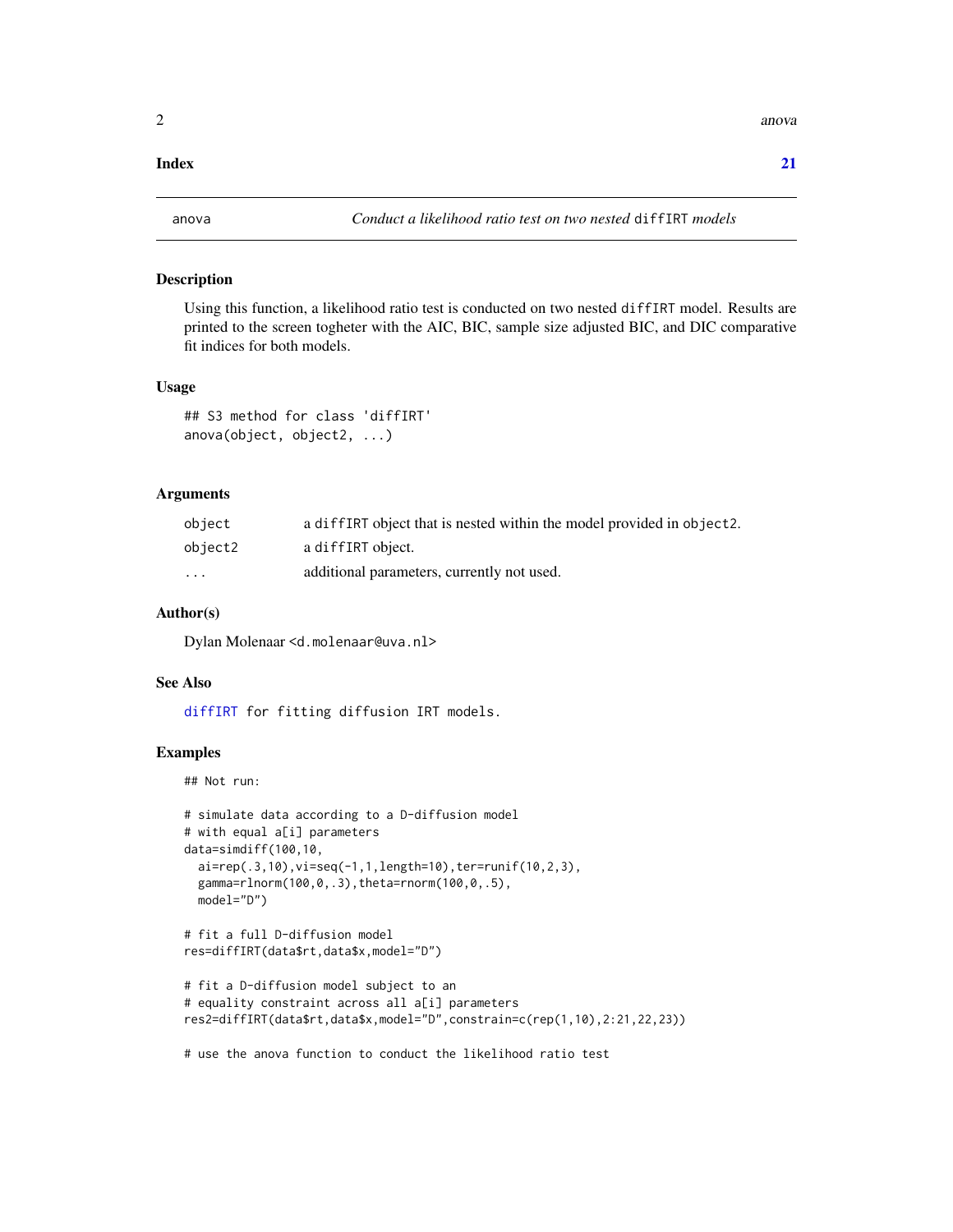#### <span id="page-2-0"></span>brightness 3

anova(res2,res)

## End(Not run)

brightness *A Simulated Response Time Dataset according to an Experimental Design*

#### Description

The data are simulated according to a design similar as that of a real brightness discrimination experiment by Ratcliff & Rouder (1998). In this experiment, the subject had to decide for a number of trials whether the brightness of a stimulus (a randomly generated array of pixels displayed on a computer screen) was either 'high' or 'low'. The true brightness of the stimuli were manipulated into a number of levels and administered with a speed instruction ("respond as fast as possible") and with an accuracy instruction ("respond as accurate as possible"). Present dataset was simulated according to a design with 6 different brightness levels and 2 speed instructions resulting in 12 conditions. In the brightness data matrix, the first 12 columns are the responses and the next 12 columns are the response times. Each trial is assigned to a separate row with the response time of that trial in the corresponding column and NA's on the remaining columns. Similarly for the responses. In addition, the data are arranged in such a way that the first 6 conditions are the speed instructed stimuli and the next 6 conditions are the corresponding accuracy instructed versions of these stimuli. See below for an example how to analyse these data using the **diffIRT** package (taken from Molenaar, Tuerlinckx, & van der Maas, 2015).

#### References

Molenaar, D., Tuerlinkcx, F., & van der Maas, H.L.J. (2015). Fitting Diffusion Item Response Theory Models for Responses and Response Times Using the R Package diffIRT. *Journal of Statistical Software*, 66(4), 1-34. URL <http://www.jstatsoft.org/v66/i04/>.

Ratcliff, R., & Rouder, J. N. (1998). Modeling response times for two-choice decisions. *Psychological Science*, 9(5), 347-356.

#### Examples

```
data(brightness)
x=brightness[,1:12]
rt=brightness[,13:24]
## Not run:
res = diffIRT(rt,x,model="D",constrain=c(rep(1,6),
rep(2,6),3:8,3:8,rep(9,12),0,10), start=c(rep(NA,36),0,NA))
```
## End(Not run)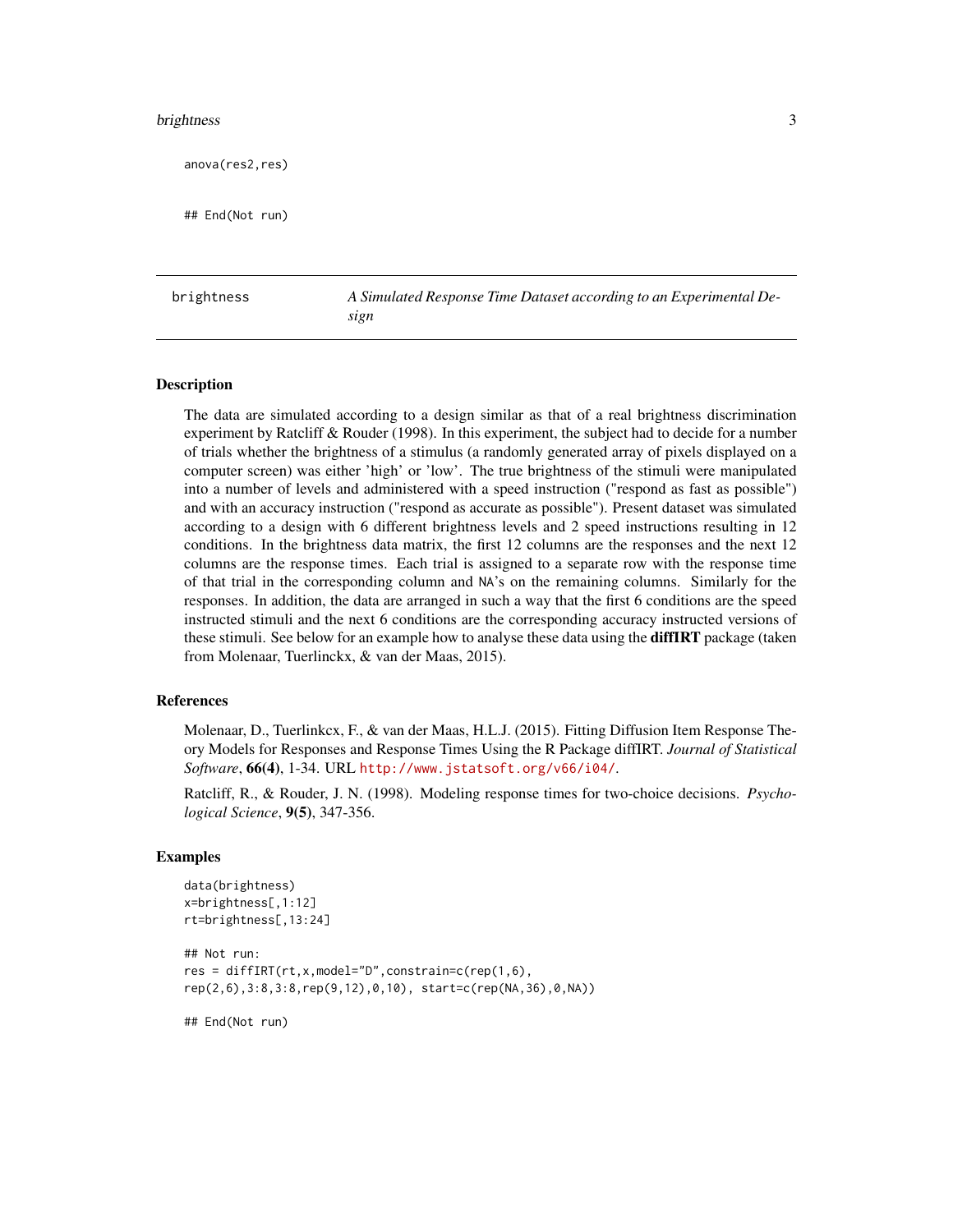# <span id="page-3-1"></span><span id="page-3-0"></span>Description

Returns estimated item and population parameters from a diffIRT object

# Usage

```
## S3 method for class 'diffIRT'
coef(object, ...)
```
# Arguments

| object   | a diffIRT object from which parameter estimates need to be extracted. |
|----------|-----------------------------------------------------------------------|
| $\cdots$ | additional parameters, currently not used.                            |

# Value

Returns a list with two entries:

| item | the estimated item parameters, item boundary (ai), item drift (vi), and item<br>non-desicion time (ter). |
|------|----------------------------------------------------------------------------------------------------------|
| pop  | the estimated population parameters, omega_ap and omega_vp.                                              |

# Author(s)

Dylan Molenaar <d.molenaar@uva.nl>

# See Also

[diffIRT](#page-4-1) for fitting diffusion IRT models.

# Examples

```
## Not run:
# simulate data accroding to D-diffusion IRT model
data=simdiff(N=100,nit=10,model="D")
# fit the D-diffusion IRT model
res1=diffIRT(data$rt,data$x)
# extract parameter estimates
coef(res1)
## End(Not run)
```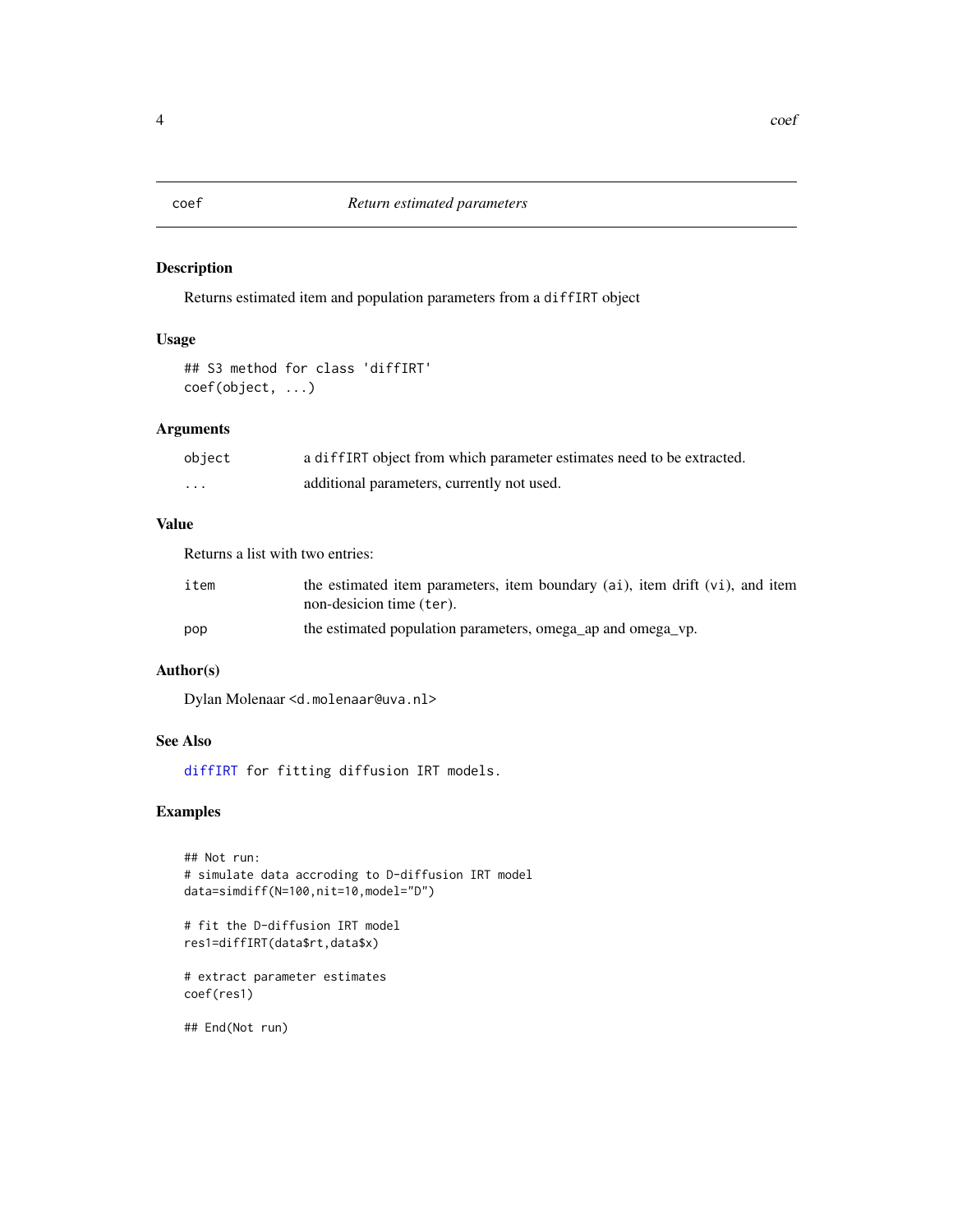<span id="page-4-1"></span><span id="page-4-0"></span>

# Description

This function fits the D-diffusion or the Q-diffusion IRT model to response and response time data using marginal maximum likelihood. Item parameters that are estimated are item drift rate, v[i] item boundary separation, a[i], and item specific non-decision time, Ter[i]. Population parameters that are estimated are omega[gamma] and omega[theta], which are scale parameters for the person boundary separation and person drift rate respectively. Parameters can be submitted to equality and/or fixed value constraints.

# Usage

diffIRT(rt, x, model="D", constrain=NULL, start=NULL, se=F, control=list())

# Arguments

| rt        | A matrix of size N by nit containing the response times, where N is the number<br>of subjects and nit is the number of items. NA's are allowed. If a given element<br>in rt is NA, the corresponding element in x is also treated as missing and vice<br>versa.                                                                                                                                                                                                                                                                                                                                                                                                                                                                                                                                                                                                                                                                                                                                                                                                                                                                                                                                                                                                                                                                                                                                                                                                                  |
|-----------|----------------------------------------------------------------------------------------------------------------------------------------------------------------------------------------------------------------------------------------------------------------------------------------------------------------------------------------------------------------------------------------------------------------------------------------------------------------------------------------------------------------------------------------------------------------------------------------------------------------------------------------------------------------------------------------------------------------------------------------------------------------------------------------------------------------------------------------------------------------------------------------------------------------------------------------------------------------------------------------------------------------------------------------------------------------------------------------------------------------------------------------------------------------------------------------------------------------------------------------------------------------------------------------------------------------------------------------------------------------------------------------------------------------------------------------------------------------------------------|
| X         | A matrix of N by nit containing the responses. A's are allowed. If a given<br>element in rt is NA, the corresponding element in x is also treated as missing<br>and vice versa.                                                                                                                                                                                                                                                                                                                                                                                                                                                                                                                                                                                                                                                                                                                                                                                                                                                                                                                                                                                                                                                                                                                                                                                                                                                                                                  |
| model     | String; Either "D" to fit the D-diffusion IRT model or "Q" to fit the Q-diffusion<br>IRT model.                                                                                                                                                                                                                                                                                                                                                                                                                                                                                                                                                                                                                                                                                                                                                                                                                                                                                                                                                                                                                                                                                                                                                                                                                                                                                                                                                                                  |
| constrain | If NULL, the unconstrained model is fitted. Otherwise, one could use a man-<br>ual setup or a preprogrammed setup. In the manual setup a vector of length<br>3*nit+2 should be provided. Each element of this vector corresponds to a pa-<br>rameter in the model. Each parameter should be consecutively numbered from<br>'1' onwards. Equality constraints can be imposed by giving two or more param-<br>eters the same number. Fixed parameter constraints can be imposed by putting<br>0's at the corresponding elements. The value to which those parameters should<br>be fixed need then to be be specified in the start argument. The first 1 to nit<br>elements in constrain correspond to the item boundary parameters (ai), the<br>next nit elements correspond to the item drift parameters (vi[i]), the next nit<br>elements correspond to the item non-decision time parameters (ter[i]), and the<br>final 2 elements contain the population scale parameters of the person boundary<br>distribution (omega[gamma]) and the person drift distribution (omega[theta]).<br>Note that omega[gamma] and omega[theta] can be fixed to 0 to fit a model<br>without random drift rates and random person boundaries respectively, see Ex-<br>amples. In the preprogrammed setups argument start should be either equal<br>to "ai.equal", "vi.equal", "ter.equal", or "scale.equal" to equate<br>respectively a[i], v[i], or Ter[i] across items or to equate omega[gamma] |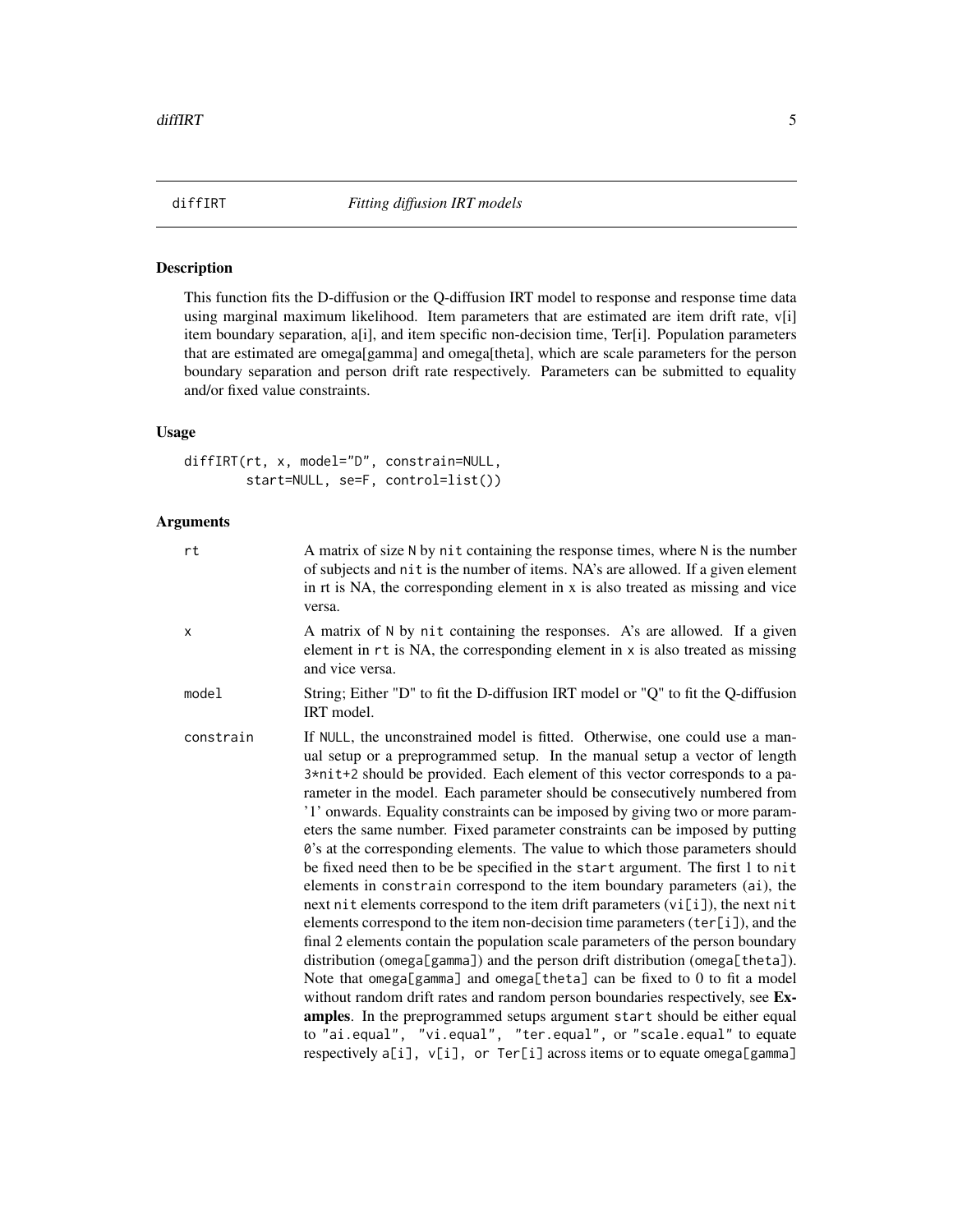<span id="page-5-0"></span>

|         | and omega[kappa]. See <b>Details</b> for more explanation on the parameters in the<br>different models and see Examples for examples on constraining parameters.                                                                                                                                                                                                                                                                                                                                                                                                                                 |
|---------|--------------------------------------------------------------------------------------------------------------------------------------------------------------------------------------------------------------------------------------------------------------------------------------------------------------------------------------------------------------------------------------------------------------------------------------------------------------------------------------------------------------------------------------------------------------------------------------------------|
| start   | If NULL the starting values are automatically chosen, see <b>Details</b> . Otherwise,<br>a vector of length $3 \times \text{nit} + 2$ should be provided. Each element of this<br>vector corresponds to a parameter from the model, similarly as in the constrain<br>argument. For each parameter a starting value can be provided. If NA, the starting<br>value for that parameter is chosen automatically. If a parameter is submitted to<br>a fixed value constraint in the constrain argument, the value of that parameter<br>should be provided (i.e., an NA is not allowed). See Examples. |
| se      | Logical; Denoting whether standard errors of the parameters should be esti-<br>mated (this will increase computation time, default is F).                                                                                                                                                                                                                                                                                                                                                                                                                                                        |
| control | a list of control values for the optimizations                                                                                                                                                                                                                                                                                                                                                                                                                                                                                                                                                   |
|         | nq Vector of any length containing the number of quadrature points that should<br>be used in successive optimizations. Optimisation will start using the num-<br>ber of quadratures points specified in the first element. When converged,<br>the resulting parameter estimates will be used as starting values in a new<br>optimisation using the number of quadrature points from the second ele-<br>ment. This process continues until the end of vector nq is reached. Default<br>is $c(7)$ .                                                                                                |
|         | method The optimisation method used by optim. Default "BFGS".                                                                                                                                                                                                                                                                                                                                                                                                                                                                                                                                    |
|         | eps Precision with which the infinite integral in the likelihood function is ap-<br>proximated. Default is 0.01. See Details.                                                                                                                                                                                                                                                                                                                                                                                                                                                                    |
|         | delta Precision used in the finite difference approximation of the gradient. De-<br>fault is 1e-7.                                                                                                                                                                                                                                                                                                                                                                                                                                                                                               |
|         | trace See optim for details and default.                                                                                                                                                                                                                                                                                                                                                                                                                                                                                                                                                         |
|         | <b>finscale</b> See optim for details and default.                                                                                                                                                                                                                                                                                                                                                                                                                                                                                                                                               |
|         | <b>parscale</b> See optim for details and default.                                                                                                                                                                                                                                                                                                                                                                                                                                                                                                                                               |
|         | maxit See optim for details. Default is 1999.                                                                                                                                                                                                                                                                                                                                                                                                                                                                                                                                                    |
|         | reltol See optime for details and default.                                                                                                                                                                                                                                                                                                                                                                                                                                                                                                                                                       |

#### Details

diffIRT fits either the D-diffusion or the Q-diffusion IRT model to data by minimizing -2 times the log marginal likelihood function using [optim](#page-0-0). In the diffusion IRT model the traditional parameters from the diffusion model, boundary separation and drift rate are decomposed into person and item parameters (see van der Maas et al., 2011; Tuerlinckx & De Boeck, 2005). This results in: item boundary parameter  $a[i]$ , item drift parameter  $v[i]$ , person boundary  $gamma[i]$ , and person drift  $theta[p]$ . The model for the responses in the D-diffusion IRT model is then:

$$
logit(x[p, i]) = gamma[p]/a[i]x(theta[i] - v[i]),
$$

where  $gamma[p] >= 0$  and  $ai[i] >= 0$ . The Q-diffusion IRT model for the responses is given by:

$$
logit(x[p, i]) = gamma[p]/a[i]x(theta[p]/v[i]).
$$

where  $gamma[p] \ge 0$ ,  $a[i] \ge 0$ , theta[p]  $\ge 0$ , and theta[p]  $\ge 0$ . As discussed in van der Maas et al. (2011), this setup makes the D-diffusion IRT model suitable for personality data and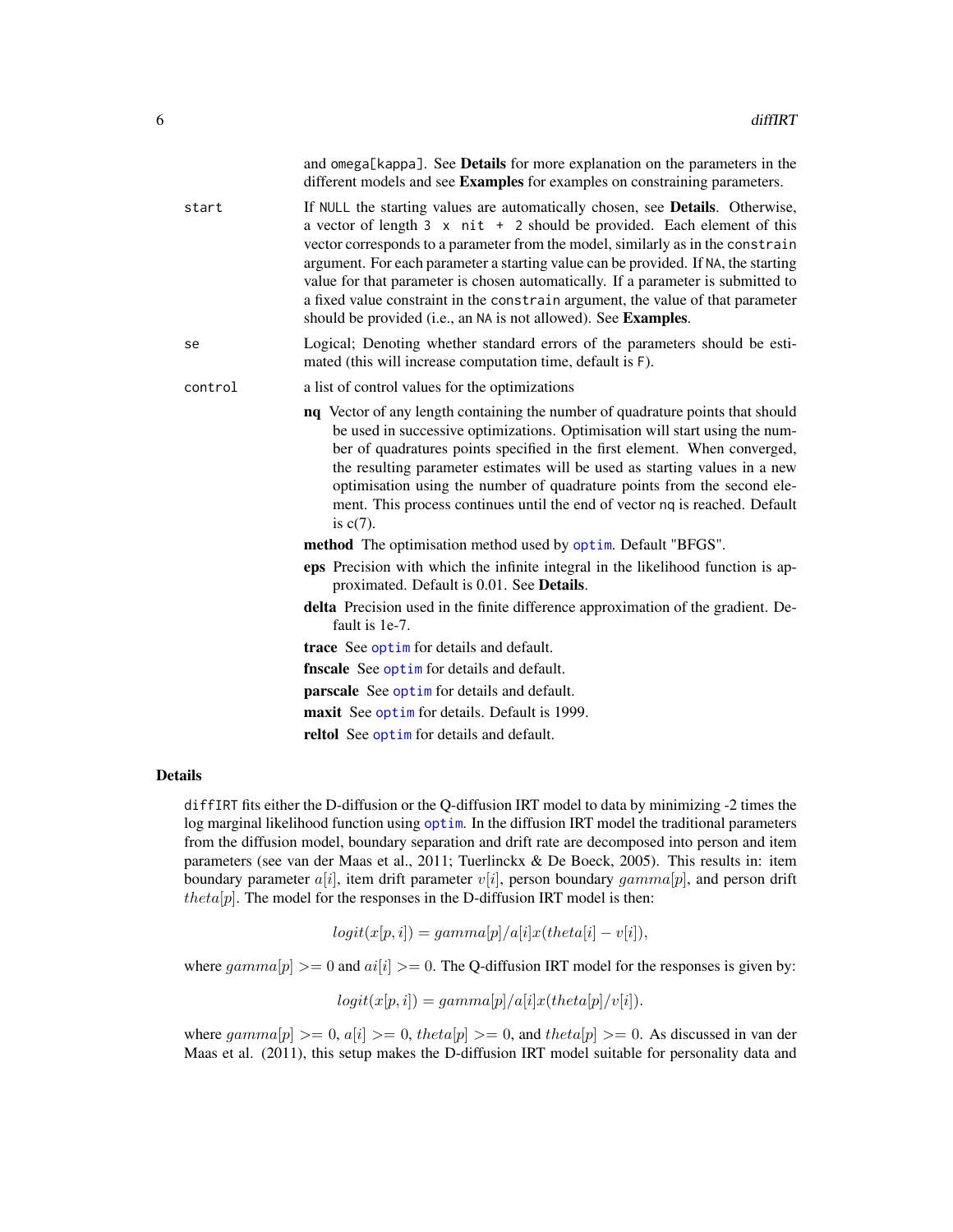#### diffIRT **7**

the Q-diffusion IRT model for ability data. The response times follow a distribution according to a Wiener process which includes - in addition to the parameters above - a non-decision parameter for each item,  $Ter[i]$ . For the random effects, theta[p] and gamma[p] scale parameters are estimated which are respectively,  $omegalgamma$  and  $omegalftheta$ . The joint distribution of responses and response times is evaluated using the approach by Navarro  $\&$  Fuss (2009). In this approach, the infinite sum in the density function of the diffusion model is being approximated with a maximum discrepancy of epsilon. This discrepancy can be set using the eps setting within the control argument. To facilitated numerical estimation, the natural logarithm of the parameters that are strictly positive are estimated (i.e., log(a[i]), log(Ter[i]), log(omega[gamma]), log(omega[theta]), and  $log(v[i])$  in the Q-diffusion model). However, in the output the parameters are transformed back to their original scale. In addition, if se=T, standard errors for the original parameters are calculated from the standard errors of the transformed parameters using the delta method.

Because gamma[p] and theta[p] in the Q-diffusion model and gamma[p] in the D-diffusion model can only be positive, their population distribution is assumed to be normal on the log-scale. As a consequence, gamma[p] and theta[p] follow a log-normal distribution. Thus, in the Q-diffusion model gamma[p] and theta[p] are log-normally distributed with scale parameters omega[gamma] and omega[theta] respectively. In case of the D-diffusion model, theta[p] is distributed lognormally with scale parameter omega[gamma], and theta[p] is distributed normally with scale parameter omega[theta] which equals the standard deviation.

By default, starting values are calculated using the EZ-diffusion model (Wagemakers, van der Maas, & Grasman, 2007).

For more details see Molenaar, Tuerlinkcx, & van der Maas (2013).

#### Value

An object of class diffIRT with values

| start.val | starting values                                                                                                                                                                                                                                                                                                                                                                                                                                                                                        |
|-----------|--------------------------------------------------------------------------------------------------------------------------------------------------------------------------------------------------------------------------------------------------------------------------------------------------------------------------------------------------------------------------------------------------------------------------------------------------------------------------------------------------------|
| par       | parameter estimates                                                                                                                                                                                                                                                                                                                                                                                                                                                                                    |
| par.log   | log-transformed parameters (note that for the D-diffusion model $v[i]$ is not trans-<br>formed, see Details.                                                                                                                                                                                                                                                                                                                                                                                           |
| std.err   | if argument se equals T, it contains the standard errors of the parameters                                                                                                                                                                                                                                                                                                                                                                                                                             |
| totLL     | value of -2 times the log-marginal likelihood at convergence                                                                                                                                                                                                                                                                                                                                                                                                                                           |
| npars     | number of parameters in the model                                                                                                                                                                                                                                                                                                                                                                                                                                                                      |
| AIC       | AIC                                                                                                                                                                                                                                                                                                                                                                                                                                                                                                    |
| BIC       | BIC                                                                                                                                                                                                                                                                                                                                                                                                                                                                                                    |
| sBIC      | sample size adjusted BIC                                                                                                                                                                                                                                                                                                                                                                                                                                                                               |
| DIC       | DIC                                                                                                                                                                                                                                                                                                                                                                                                                                                                                                    |
| subjLL    | a vector of size N containing the individual contribution of each subject to the<br>marginal likelihood of the model.                                                                                                                                                                                                                                                                                                                                                                                  |
| hist      | a matrix containing the history of the optimisation procedure. First row contains<br>the starting values. Next rows contain the successive optimizations using the<br>different number of quadrature points as specified in control. Final 4 columns<br>contain LL (-2 times the log-marginal likelihood at convergence), converg (the<br>convergence status returned by optim, func (the number of likelihood evalua-<br>tions by optim), and gradient (the number of gradient evaluations by optim). |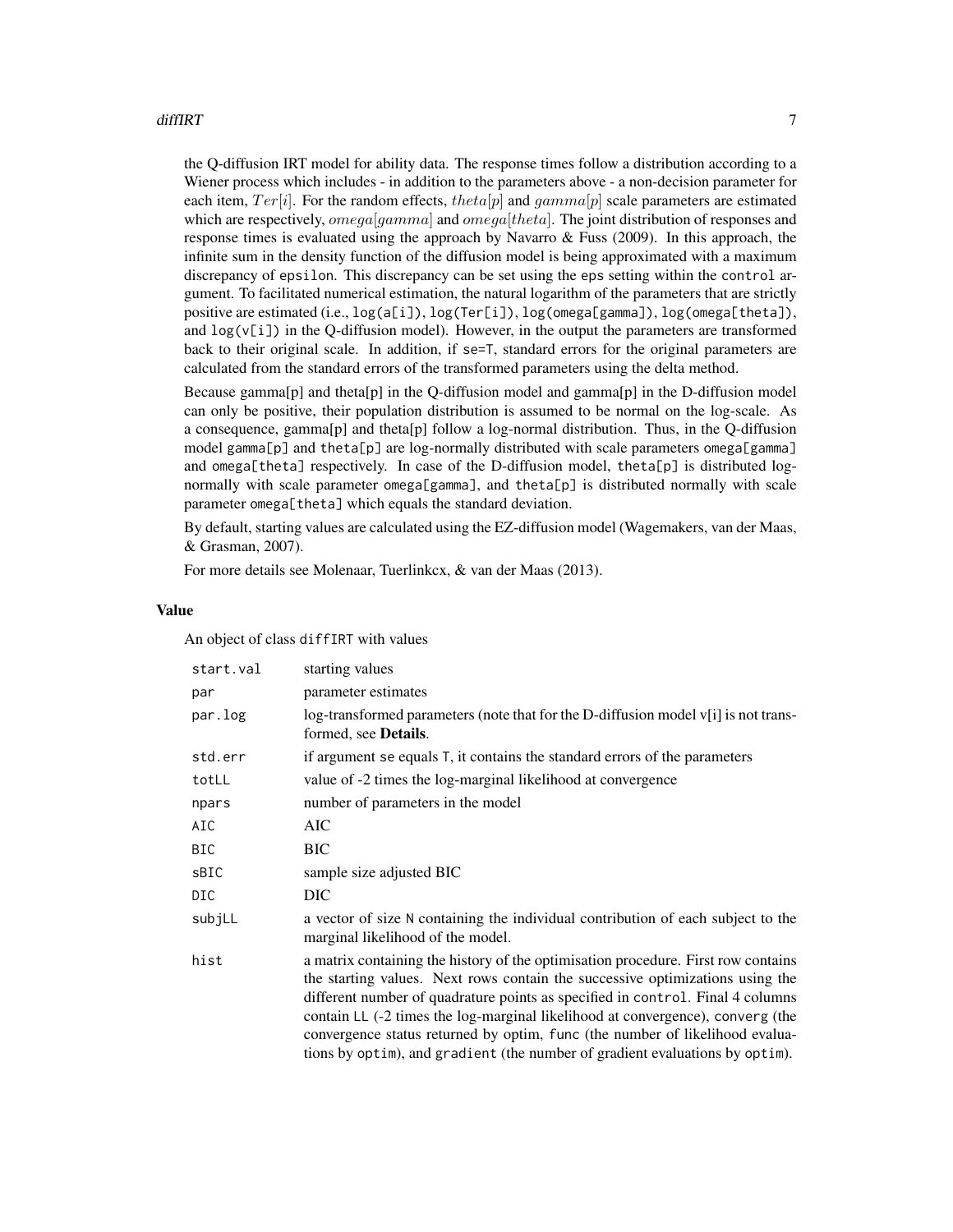<span id="page-7-0"></span>8 diffIRT

| conv    | integer convergence status returned by optim                                                                                                                        |
|---------|---------------------------------------------------------------------------------------------------------------------------------------------------------------------|
| nr fail | the number of subjects for which the likelihood function was intractable (i.e.,<br>for these subjects, the log-likelihood approaches minus infinity). This could be |
|         | due to the starting values, or due to extremely fast response times.                                                                                                |

#### Author(s)

Dylan Molenaar <d.molenaar@uva.nl>

#### References

Molenaar, D., Tuerlinkcx, F., & van der Maas, H.L.J. (2015). Fitting Diffusion Item Response Theory Models for Responses and Response Times Using the R Package diffIRT. *Journal of Statistical Software*, 66(4), 1-34. URL <http://www.jstatsoft.org/v66/i04/>.

Navarro, D.J. & Fuss, I.G. (2009). Fast and accurate calculations for first-passagetimes in Wiener diffusion models. *Journal of Mathematical Psychology*, 53, 222-230.

Tuerlinckx, F., & De Boeck, P. (2005). Two interpretations of the discrimination parameter. *Psychometrika*, 70, 629-650.

van der Maas, H.L.J., Molenaar, D., Maris, G., Kievit, R.A., & Borsboom, D. (2011). Cognitive psychology meets psychometric theory: On the relation between process models for decision making and latent variable models for individual differences. *Psychological Review*, 118, 339-356.

Wagenmakers, E. J., Van Der Maas, H. L., & Grasman, R. P. (2007). An EZ-diffusion model for response time and accuracy. *Psychonomic Bulletin & Review*, 14, 3-22.

#### See Also

[simdiff](#page-15-1) for simulating data according to the D-diffusion or Q-diffusion IRT model. [factest](#page-9-1) for estimation of factor scores (person drift rate and person boundary separation). [QQdiff](#page-10-1) and [RespFit](#page-12-1) for model fit assessment. [summary.diffIRT](#page-18-1) for a overview of the model estimation results, including model fit statistics. [anova.diffIRT](#page-1-1) to conduct a likelihood ratio test between two nested diffIRT models. [coef.diffIRT](#page-3-1) to extract parameter estimates.

#### Examples

```
## Not run:
# open extraversion data
data(extraversion)
x=extraversion[,1:10]
rt=extraversion[,11:20]
```

```
# fit an unconstrained D-diffusion model
res1=diffIRT(rt,x,model="D")
```

```
# fit a model with equal item boundaries, a[i] using the manual setup
res2=diffIRT(rt,x,model="D",
 constrain=c(rep(1,10),2:11,12:21,22,23))
```

```
# fit a model with equal item boundaries, a[i] using the preprogrammed setup
res2=diffIRT(rt,x,model="D",
```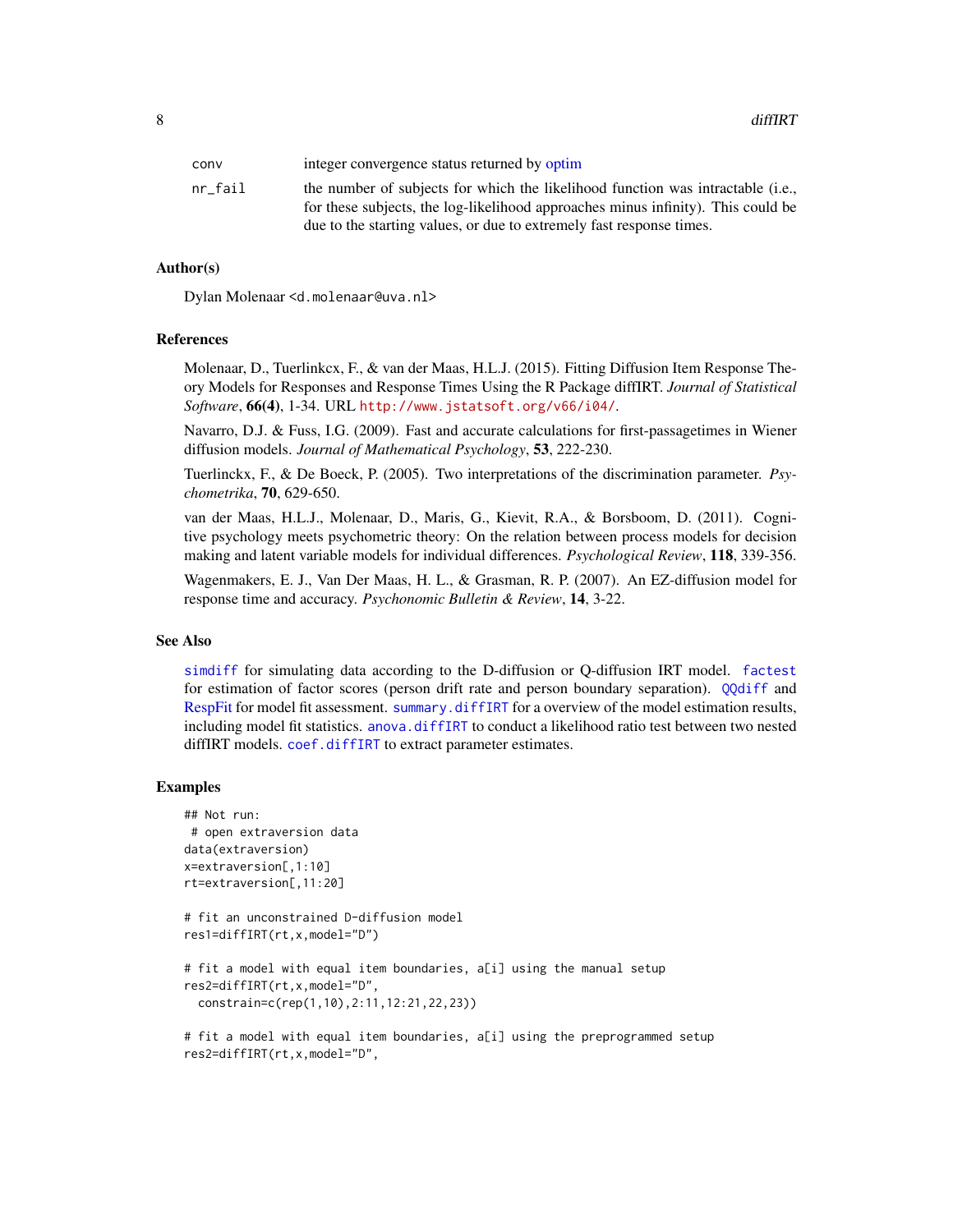#### <span id="page-8-0"></span>extraversion and the set of the set of the set of the set of the set of the set of the set of the set of the set of the set of the set of the set of the set of the set of the set of the set of the set of the set of the set

```
constrain="ai.equal")
# fit a model where all item drift parameters,vi, are fixed to 0.
res3=diffIRT(rt,x,model="D",
 constrain=c(1:10,rep(0,10),11:20,21,22),
 start=c(rep(NA,10),rep(0,10),rep(NA,10),NA,NA))
# fit a model without random person boundary parameters.
res3=diffIRT(rt,x,model="D",
 constrain=c(1:30,0,31),
 start=c(rep(NA,30),0,NA))
## End(Not run)
```
extraversion *Responses and Response Times to 10 Extraversion Items*

#### Description

These data comprise responses (first 10 columns labelled 'X[]') and response times (next 10 columns labelled 'T[]') of 146 subjects to 10 extraversion items with a binary answer scale. Each item consists of a particular habit, e.g., 'active' and 'noisy'. Subjects were asked to indicate whether (yes/no) these habits are applicable to their personalities. Response times are in seconds.

#### Format

The specific habits for the 10 items are (translated from Dutch):

- item 1 'active'
- item 2 'noisy'
- item 3 'energetic'
- item 4 'enthusiastic'
- item 5 'impulsive'
- item 6 'jovial'
- item 7 'viable'
- item 8 'eupeptic'
- item 9 'communicative'
- item 10 'spontaneous'

# References

Molenaar, D., Tuerlinkcx, F., & van der Maas, H.L.J. (2015). Fitting Diffusion Item Response Theory Models for Responses and Response Times Using the R Package diffIRT. *Journal of Statistical Software*, 66(4), 1-34. URL <http://www.jstatsoft.org/v66/i04/>.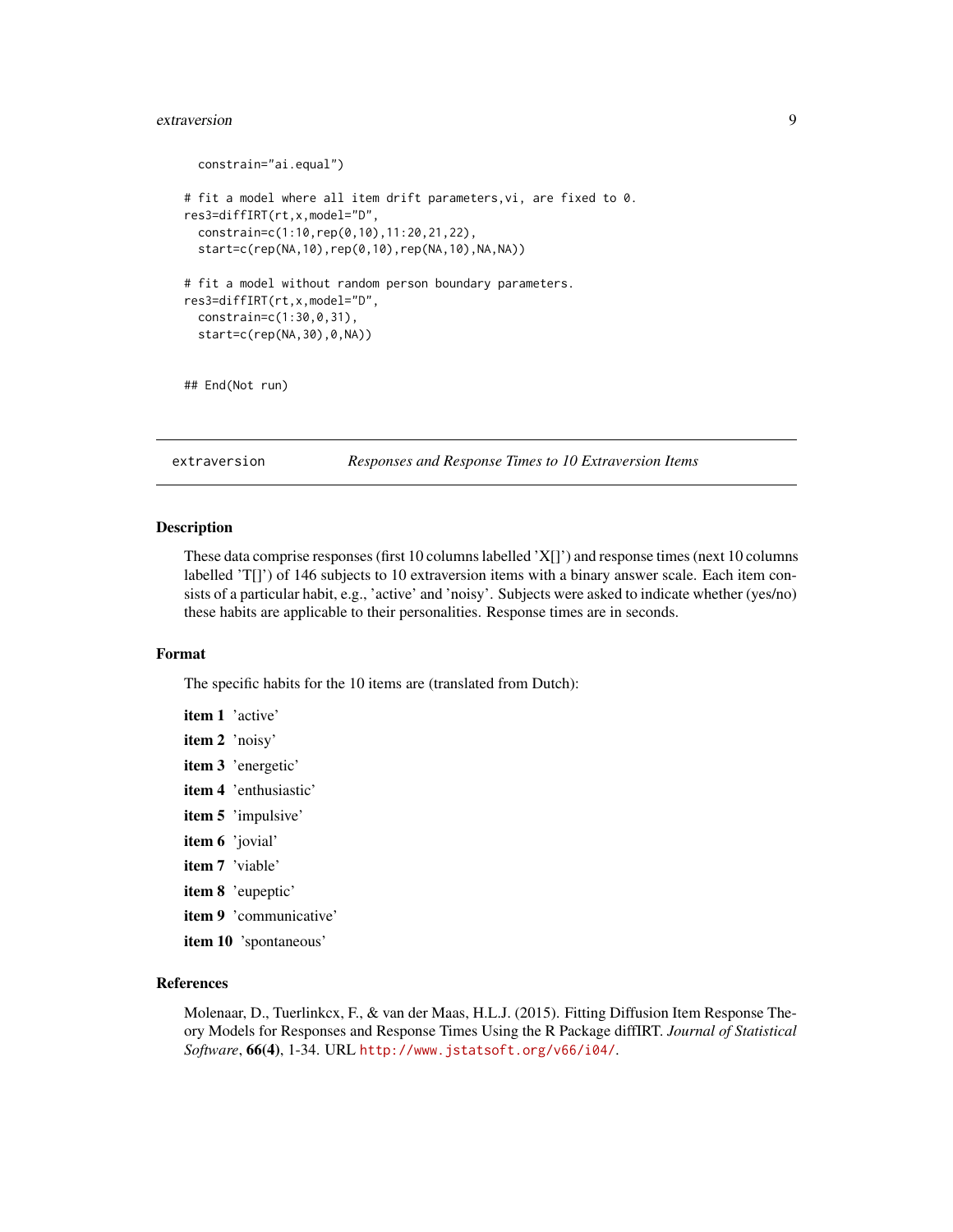10 factor and the state of the state of the state of the state of the state of the state of the state of the state of the state of the state of the state of the state of the state of the state of the state of the state of

# Examples

```
data(extraversion)
```

```
x=extraversion[,1:10] # responses, 0 for 'no', 1 for 'yes'
rt=extraversion[,11:20] # response times in seconds
```
<span id="page-9-1"></span>factest *Estimating factor scores for diffIRT models*

# Description

This function estimates the person drift rate and person boundary separation for diffIRT objects.

# Usage

factest(object,start=NULL,se=F, control=list())

# Arguments

| A diffIRT object for which factor scores need to be estimated.                                                                                                                                                                                                                                                                                                |  |  |  |  |  |  |  |
|---------------------------------------------------------------------------------------------------------------------------------------------------------------------------------------------------------------------------------------------------------------------------------------------------------------------------------------------------------------|--|--|--|--|--|--|--|
| If NULL starting values are automatically chosen. Otherwise, start should be a<br>vector of size $2 \times N$ , where N denotes the number of subjects. The first N elements<br>correspond to the starting values for person boundary separation (ap), the next<br>N elements correspond to the starting values for person drift rate (vp. NA are<br>allowed. |  |  |  |  |  |  |  |
| Logical; Denoting whether standard errors of the parameters should be esti-<br>mated (can be time consuming, therefore, default is F).                                                                                                                                                                                                                        |  |  |  |  |  |  |  |
| a list of control values for the optimisation                                                                                                                                                                                                                                                                                                                 |  |  |  |  |  |  |  |
| <b>method</b> The optimisation method used by optim. Default "BFGS".                                                                                                                                                                                                                                                                                          |  |  |  |  |  |  |  |
| eps See optim for details and default.                                                                                                                                                                                                                                                                                                                        |  |  |  |  |  |  |  |
| <b>delta</b> See optim for details and default.                                                                                                                                                                                                                                                                                                               |  |  |  |  |  |  |  |
| <b>trace</b> See optime for details and default.                                                                                                                                                                                                                                                                                                              |  |  |  |  |  |  |  |
| fnscale See optim for details and default.                                                                                                                                                                                                                                                                                                                    |  |  |  |  |  |  |  |
| <b>parscale</b> See optime for details and default.                                                                                                                                                                                                                                                                                                           |  |  |  |  |  |  |  |
| maxit See optim for details. Default is 1999.                                                                                                                                                                                                                                                                                                                 |  |  |  |  |  |  |  |
| reltol See optim for details and default.                                                                                                                                                                                                                                                                                                                     |  |  |  |  |  |  |  |
|                                                                                                                                                                                                                                                                                                                                                               |  |  |  |  |  |  |  |

# Details

factest returns empirical Bayes estimates of the person drift rate and the person boundary separation. See [diffIRT](#page-4-1) for more explanation concerning the parameters in the D-diffusion and Q-diffusion IRT model.

<span id="page-9-0"></span>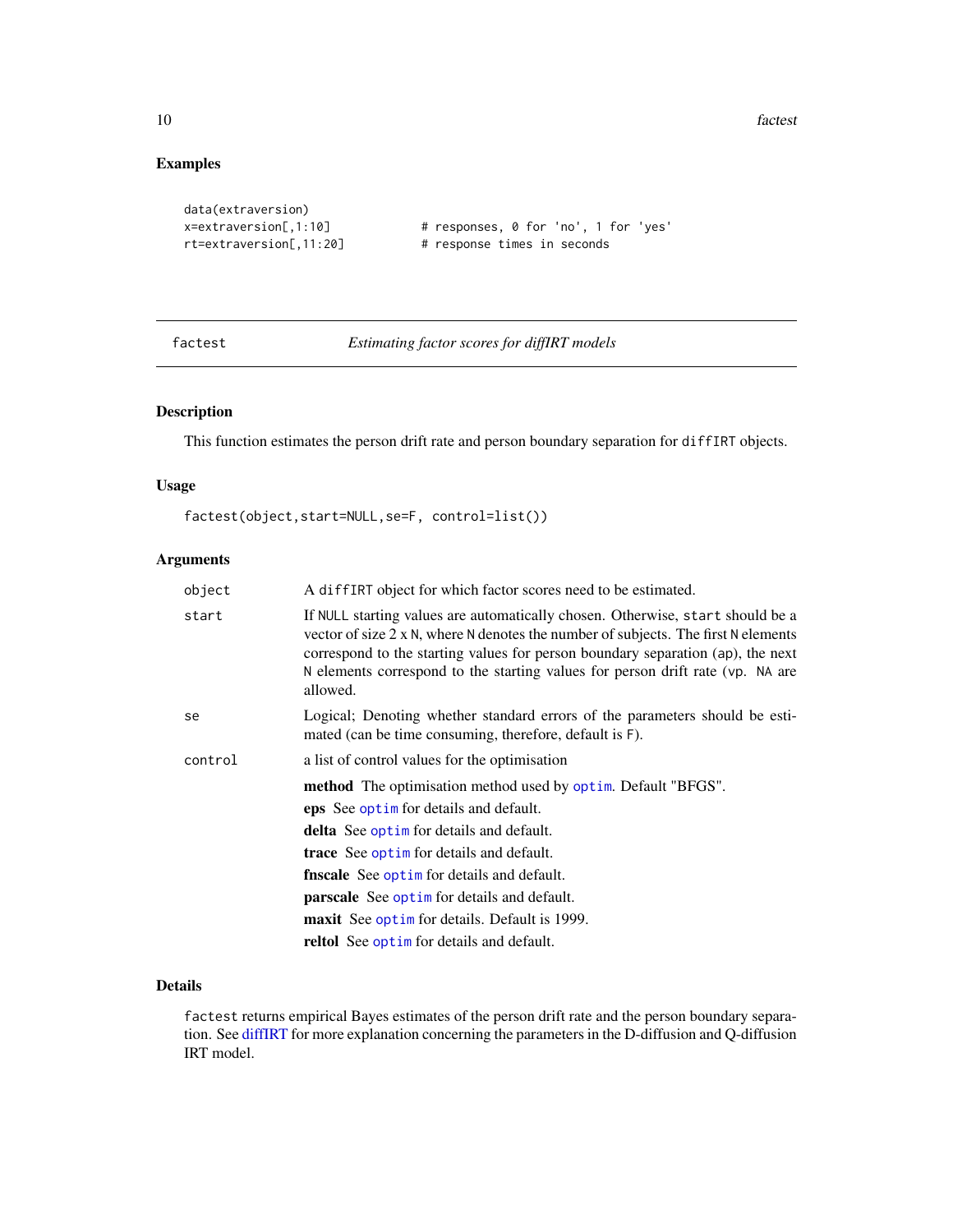#### <span id="page-10-0"></span> $\overline{QQ}$ diff  $\overline{11}$

# Value

Function factest returns a matrix of parameter estimates and - if se=T - standard errors.

# Author(s)

Dylan Molenaar <d.molenaar@uva.nl>

#### References

Navarro, D.J. & Fuss, I.G. (2009). Fast and accurate calculations for first-passagetimes in Wiener diffusion models. *Journal of mathematical psychology*, 53, 222-230.

Tuerlinckx, F., & De Boeck, P. (2005). Two interpretations of the discrimination parameter. *Psychometrika*, 70, 629-650.

van der Maas, H.L.J., Molenaar, D., Maris, G., Kievit, R.A., & Borsboom, D. (2011). Cognitive Psychology Meets Psychometric Theory: On the Relation Between Process Models for Decision Making and Latent Variable Models for Individual Differences. *Psychological Review*, 118, 339- 356.

# See Also

[diffIRT](#page-4-1) for fitting diffusion IRT models. [simdiff](#page-15-1) for simulating data according to the D-diffusion or Q-diffusion IRT model. [QQdiff](#page-10-1) and [RespFit](#page-12-1) for model fit assesment.

#### Examples

```
## Not run:
# simulate data accroding to D-diffusion model
data=simdiff(N=100,nit=10,model="D")
```

```
# fit an unconstrained model
res1=diffIRT(data$rt,data$x,model="D")
```

```
# estimate factor scores
fs=factest(res1)
```
## End(Not run)

<span id="page-10-1"></span>QQdiff *Assessing diffIRT model fit for the response times using QQ-plots*

# **Description**

This function plots the observed response times against the predicted response times for a diffIRT object.

#### Usage

```
QQdiff(object, items, plot=2, breaks=15, quant=NULL, maxRT=NULL)
```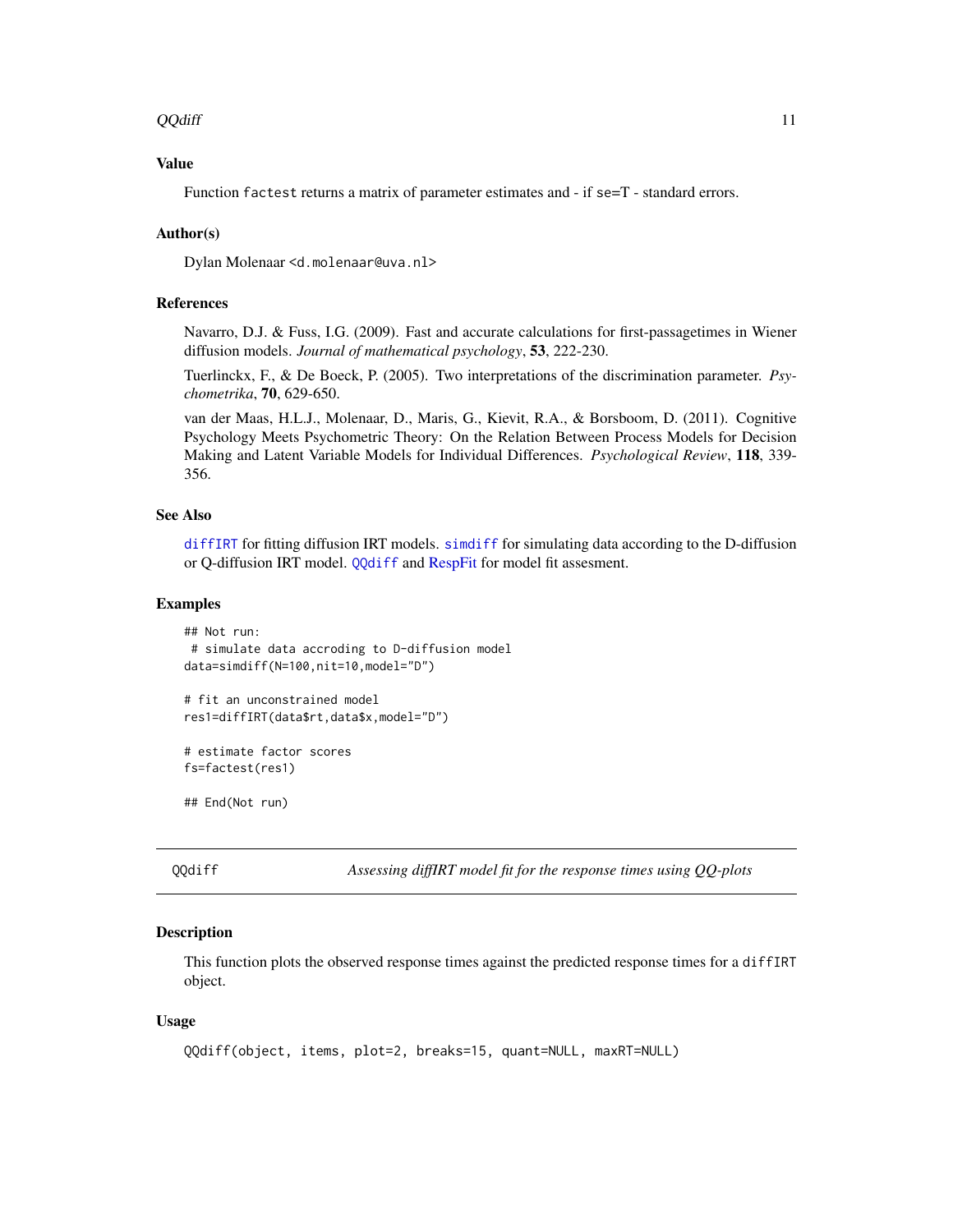#### <span id="page-11-0"></span>Arguments

| object | A diffIRT object for which the QQ-plots need to be created.                                                                                                                                                                                                                      |
|--------|----------------------------------------------------------------------------------------------------------------------------------------------------------------------------------------------------------------------------------------------------------------------------------|
| items  | A vector denoting for which items the QQ-plots need to be created.                                                                                                                                                                                                               |
| plot   | Integer; 1: only QQ-plots. 2: both a QQ-plot and a histogram containing the<br>predicted and observed distribution.                                                                                                                                                              |
| breaks | Number of breaks to be used in hist when $plot=2$ .                                                                                                                                                                                                                              |
| quant  | The number of quantiles to be used. If NULL, the number of quantiles will equal<br>the number of subjects.                                                                                                                                                                       |
| maxRT  | The maximum response time used in finding the quantiles of the theoretical<br>distribution. If NULL, twice the maximum observed response time is used for<br>each item. Increasing maxRT will increase computation time and should only be<br>used when uniroot produces errors. |

## Details

QQdiff calculates the predicted quantiles in the marginal response time distribution of the given model (D-diffusion or Q-diffusion).

# Value

Function QQdiff returns a list with entries:

| qexp | a vector with predicted quantiles. |
|------|------------------------------------|
| gobs | a vector with observed quantiles.  |

#### Author(s)

Dylan Molenaar <d.molenaar@uva.nl>

#### References

Navarro, D.J. & Fuss, I.G. (2009). Fast and accurate calculations for first-passagetimes in Wiener diffusion models. *Journal of mathematical psychology*, 53, 222-230.

Tuerlinckx, F., & De Boeck, P. (2005). Two interpretations of the discrimination parameter. *Psychometrika*, 70, 629-650.

van der Maas, H.L.J., Molenaar, D., Maris, G., Kievit, R.A., & Borsboom, D. (2011). Cognitive Psychology Meets Psychometric Theory: On the Relation Between Process Models for Decision Making and Latent Variable Models for Individual Differences. *Psychological Review*, 118, 339- 356.

# See Also

[diffIRT](#page-4-1) for fitting diffusion IRT models. [factest](#page-9-1) for estimation of factor scores (person drift rate and person boundary separation). [simdiff](#page-15-1) for simulating data according to the D-diffusion or Q-diffusion IRT model.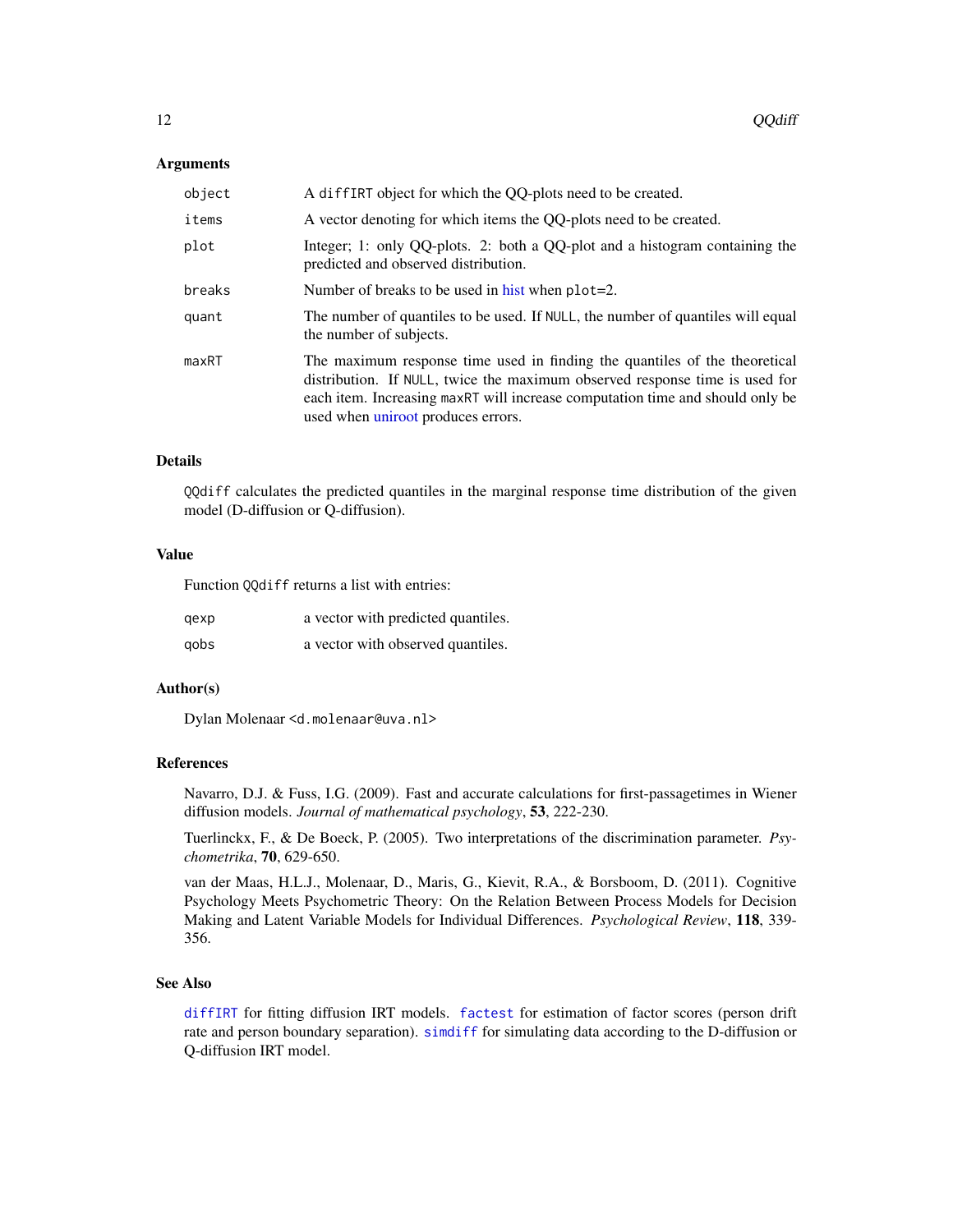#### <span id="page-12-0"></span> $RespFit$  13

#### Examples

```
## Not run:
# open rotation data
data(rotation)
x=rotation[,1:10]
rt=rotation[,11:20]
# fit an unconstrained Q-diffusion model
res1=diffIRT(rt,x,model="Q")
# make QQ-plots and histograms for items 1 to 4.
QQdiff(res1, items=1:4, plot=2, maxRT=rep(50,4))
## End(Not run)
```
<span id="page-12-1"></span>RespFit *Assessing diffIRT model fit for the responses using limited information goodness-of-fit testing.*

#### Description

This function uses the procedure by Maydeu-Olivares & Joe (2005) to asses the goodness-of-fit of the responses from a diffIRT object.

#### Usage

```
RespFit(object, order=2)
```
#### Arguments

| object | A diffIRT object for which the Maydeu-Olivares & Joe test needs to be con-<br>ducted. |
|--------|---------------------------------------------------------------------------------------|
| order  | Integer; The order of the moments to be compared see <b>details</b> .                 |

#### Details

RespFit is an implementation of the method outlined in Maydeu-Olivares & Joe (2005). The traditional Pearson chi-square method are sub optimal in this case because in common IRT settings, contingency tables tend to be sparse. This causes the asymptotic distribution of the traditional test statistic to depart from its theoretical distribution. In the method proposed by Maydeu-Olivares & Joe, this problem is overcome by focussing on the first *r* moments (specified in order) of the observed and predicted response distributions. Choosing order to be equal to the number of items will result in the traditional chi-square test statistic. Commonly order is chosen to be small (e.g., 1) or 2).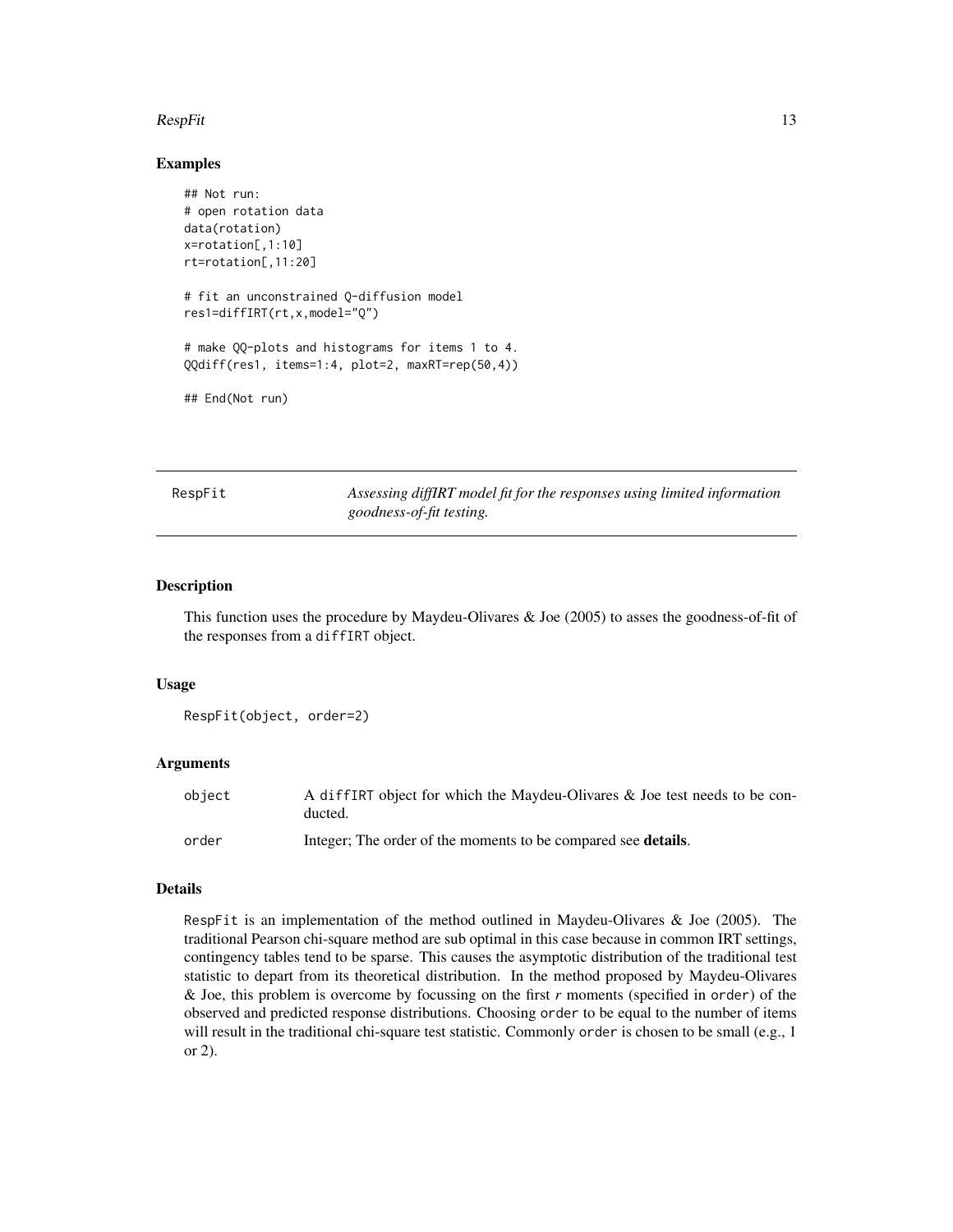#### <span id="page-13-0"></span>Value

Returns an object of class RespFit with entries:

|       | A matrix with predicted statistics, observed statistics, and Z-values |
|-------|-----------------------------------------------------------------------|
| Mr    | The test statistic.                                                   |
| df    | Degrees of freedom.                                                   |
| order | Order of the test statistic.                                          |

# Warning

For large numbers of items, this test becomes computationally infeasible.

#### Note

The degrees of freedom for the test statistic differ between the D-diffusion and Q-diffusion model as for the Q-diffusion model,  $a[i]$  and  $v[i]$  are not simultaneously identified in response data only. See Molenaar, Tuerlinckx, & van der Maas (2013) for more details.

# Author(s)

Dylan Molenaar <d.molenaar@uva.nl>

# References

Maydeu-Olivares, A., & Joe, H. (2005). Limited and full information estimation and testing in 2n contingency tables: A unified framework. *Journal of the American Statistical Association*, 100, 1009-1020.

Molenaar, D., Tuerlinkcx, F., & van der Maas, H.L.J. (2015). Fitting Diffusion Item Response Theory Models for Responses and Response Times Using the R Package diffIRT. *Journal of Statistical Software*, 66(4), 1-34. URL <http://www.jstatsoft.org/v66/i04/>.

#### See Also

[QQdiff](#page-10-1) for model fit assessment of the response times. [diffIRT](#page-4-1) for fitting diffusion IRT models. [factest](#page-9-1) for estimation of factor scores (person drift rate and person boundary separation). [simdiff](#page-15-1) for simulating data according to the D-diffusion or Q-diffusion IRT model.

# Examples

```
## Not run:
# open extraversion data
data(extraversion)
x=extraversion[,1:10]
rt=extraversion[,11:20]
# fit an unconstrained D-diffusion model
res1=diffIRT(rt,x,model="D")
```
# Conduct the limited-information test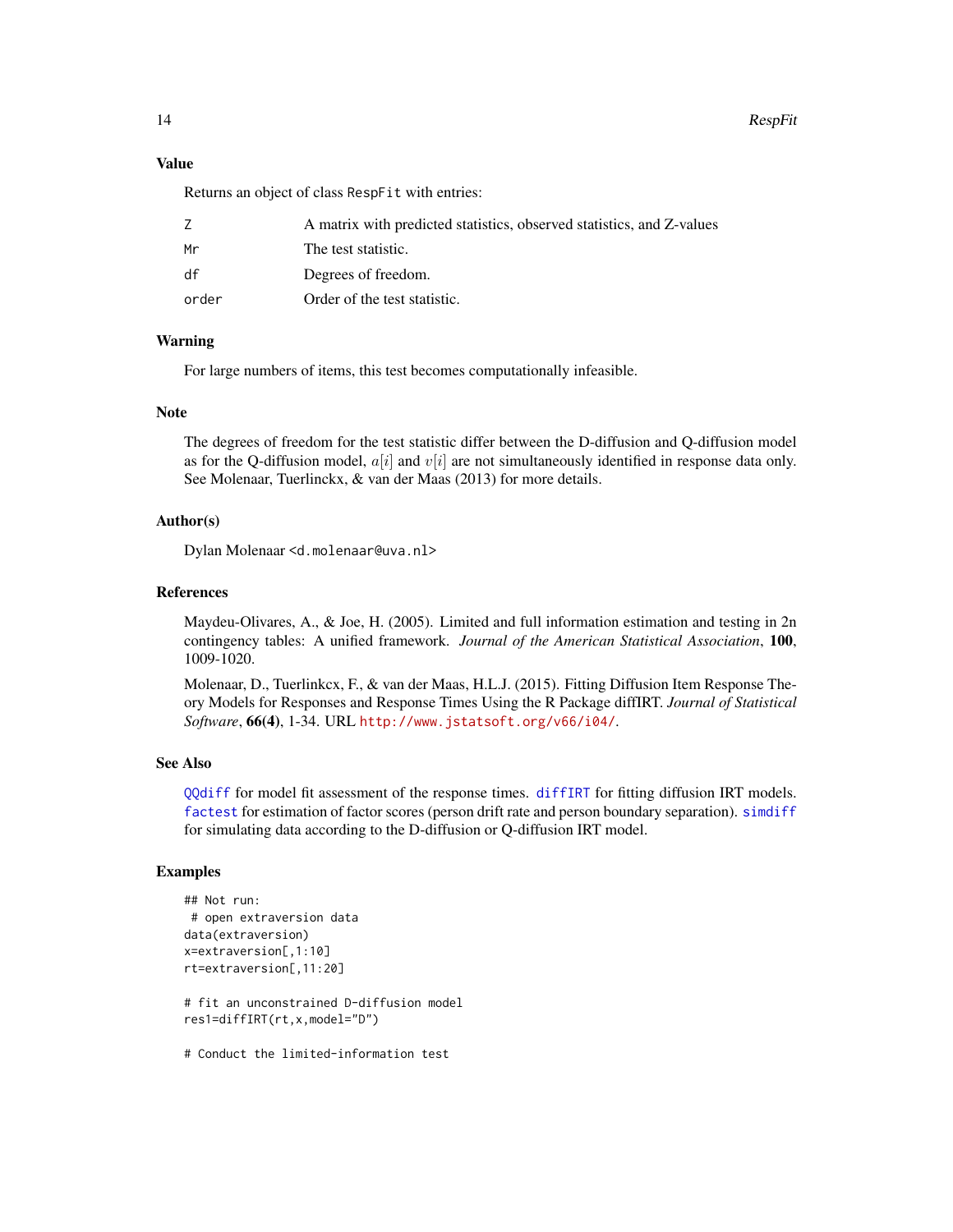#### <span id="page-14-0"></span>rotation and the control of the control of the control of the control of the control of the control of the control of the control of the control of the control of the control of the control of the control of the control of

RespFit(res1, 2)

## End(Not run)

rotation *Responses and Response Times to 10 Mental Rotation Items*

# Description

These data comprise responses (first 10 columns labelled 'X[]') and response times (next 10 columns labelled 'T[]') of 121 subjects to 10 binary mental rotation items. The data are part of the paper by van der Maas et al (2011). These data are taken from a larger database published in Kievit (2010; see also Borst, Kievit, Thompson, & Kosslyn, 2011). Each item consists of a graphical display of two 3-dimensional objects. The second object was either a rotated version of the first object, or a rotated version of a different object. Subjects were asked whether the second object was the same as the first object (yes/no). The degree of rotation of the second object was either 50, 100, or 150 degrees. Answers are coded to be correct (1) or false (0). Response times were recorded in seconds.

#### Format

The specific rotation angles of the different items are:

item 1 '150' item 2 '50' item 3 '100' item 4 '150' item 5 '50' item 6 '100' item 7 '150' item 8 '50' item 9 '150' item 10 '100'

#### References

Borst, G., Kievit, R. A., Thompson, W. L., & Kosslyn, S. M. (2011). Mental rotation is not easily cognitively penetrable. *Journal of Cognitive Psychology*, 23, 60-75.

Kievit, R. A. (2010). *Representational inertia: The influence of associative knowledge on 3D mental transformations.* Unpublished manuscript, Department of Psychology, University of Amsterdam, The Netherlands.

Molenaar, D., Tuerlinkcx, F., & van der Maas, H.L.J. (2015). Fitting Diffusion Item Response Theory Models for Responses and Response Times Using the R Package diffIRT. *Journal of Statistical Software*, 66(4), 1-34. URL <http://www.jstatsoft.org/v66/i04/>.

van der Maas, H.L.J., Molenaar, D., Maris, G., Kievit, R.A., & Borsboom, D. (2011). Cognitive psychology meets psychometric theory: On the relation between process models for decision making and latent variable models for individual differences. *Psychological Review*, 118, 339-356.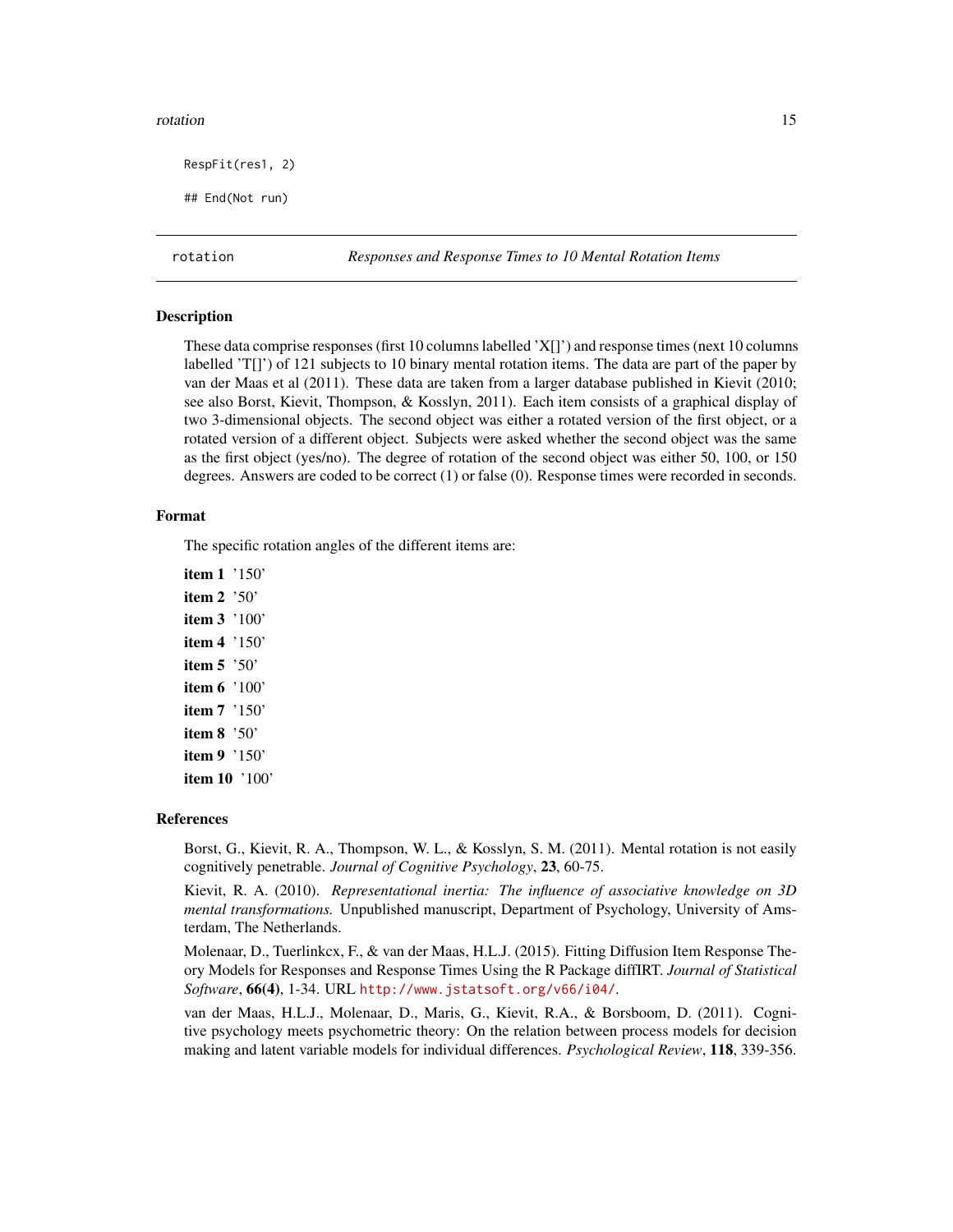16 simdlift states and the states of the states of the states of the states of the states of the states of the states of the states of the states of the states of the states of the states of the states of the states of the

# Examples

```
data(rotation)
x=rotation[,1:10] # responses, 0 for 'false', 1 for 'correct'
rt=rotation[,11:20] # response times in seconds
```
simdiff *Simulate data according to the D-diffusion or Q-diffusion IRT model.*

# Description

This function simulates responses and response time data according to the D-diffusion or Q-diffusion IRT model.

# Usage

```
simdiff(N,nit,ai=NULL,vi=NULL,gamma=NULL,theta=NULL,ter=NULL,
       model="D",max.iter=19999,eps=1e-15)
```
#### Arguments

| N        | number of subjects.                                                                                    |
|----------|--------------------------------------------------------------------------------------------------------|
| nit      | number of items.                                                                                       |
| ai       | a vector of length nit containing the true values for the item boundary separa-<br>tion, $a[i]$ .      |
| vi       | a vector of length nit containing the true values for the item drift rate, $v[i]$ .                    |
| gamma    | a vector of length N containing the true values for the person boundary separa-<br>tion, gamma $[p]$ . |
| theta    | a vector of length N containing the true values for the person drift rate, theta[p].                   |
| ter      | a vector of length nit containing the true values for the item non-decision time,<br>$ter[i]$ .        |
| model    | string; Either "D" to fit the D-diffusion IRT model or "Q" to fit the Q-diffusion<br>IRT model.        |
| max.iter | maximum number of iterations for the rejection algorithm. See <b>Details</b> .                         |
| eps      | convergence criterion for the rejection algorithm. See <b>Details</b>                                  |

#### Details

Function simdiff is an extension of the rejection algorithm outlined in Tuerlinckx et al. (2001). In this algorithm, a proposal response time is sampled from an exponential distribution. This proposal is accepted as actual response time when a specific condition is satisfied (see Eq. 16 in Tuerlinckx, 2001). As this condition requires the approximation of an infinite sum, a convergence criterion needs to be specified (see the argument eps). When the condition is not satisfied, a new proposal response time is sampled. This is repeated until the proposal response time is accepted or when max.iter has been reached.

<span id="page-15-0"></span>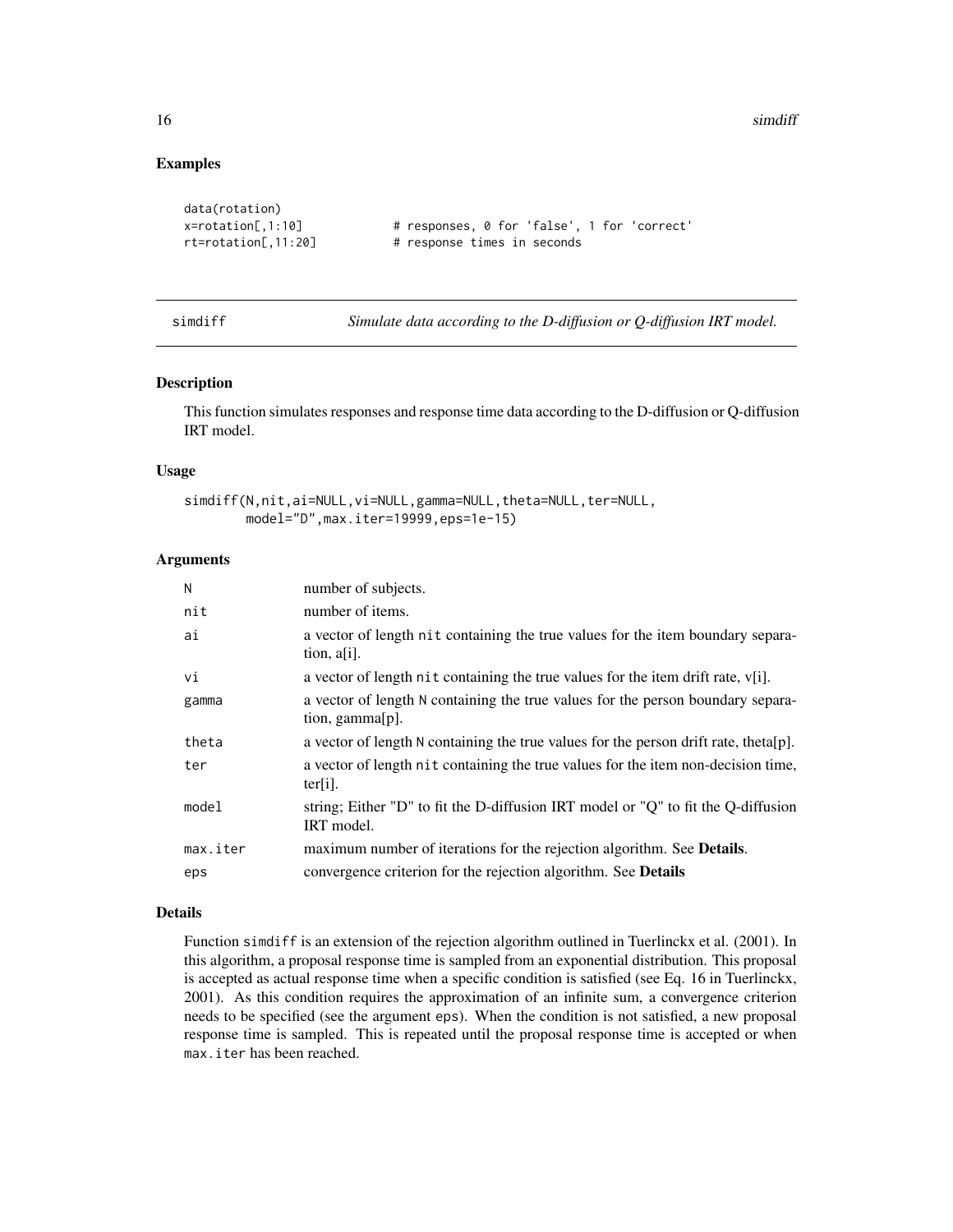## <span id="page-16-0"></span>simdiffT  $\qquad \qquad$  17

# Value

Returns a list with the following entries:

| rt    | the simulated matrix of response times |
|-------|----------------------------------------|
| x     | the simulated matrix of responses      |
| ai    | true values for $ai[i]$                |
| vi    | true values for $vi[i]$                |
| gamma | true values for gamma $[p]$            |
| theta | true values for the ta $[p]$           |
| ter   | true values for ter[i]                 |

# Author(s)

Dylan Molenaar <d.molenaar@uva.nl>

### References

Tuerlinckx, F., Maris, E., Ratcliff, R., & De Boeck, P. (2001). A comparison of four methods for simulating the diffusion process. *Behavior Research Methods, Instruments & Computers*, 33, 443-456.

# See Also

[diffIRT](#page-4-1) for fitting diffusion IRT models.

## Examples

```
## Not run:
# simulate data accroding to D-diffusion model
data=simdiff(N=100,nit=10,model="D")
```
## End(Not run)

simdiffT *Simulate data according to the traditional diffusion model.*

#### Description

This function simulates responses and response time data according to the traditional diffusion model for a single subject on a given number of trails. The parameters of the traditional diffusion model include: boundary separation, mean drift rate, standard deviation of drift rate, variance of the process, and ter.

#### Usage

```
simdiffT(N,a,mv,sv,ter,vp,max.iter=19999,eps=1e-15)
```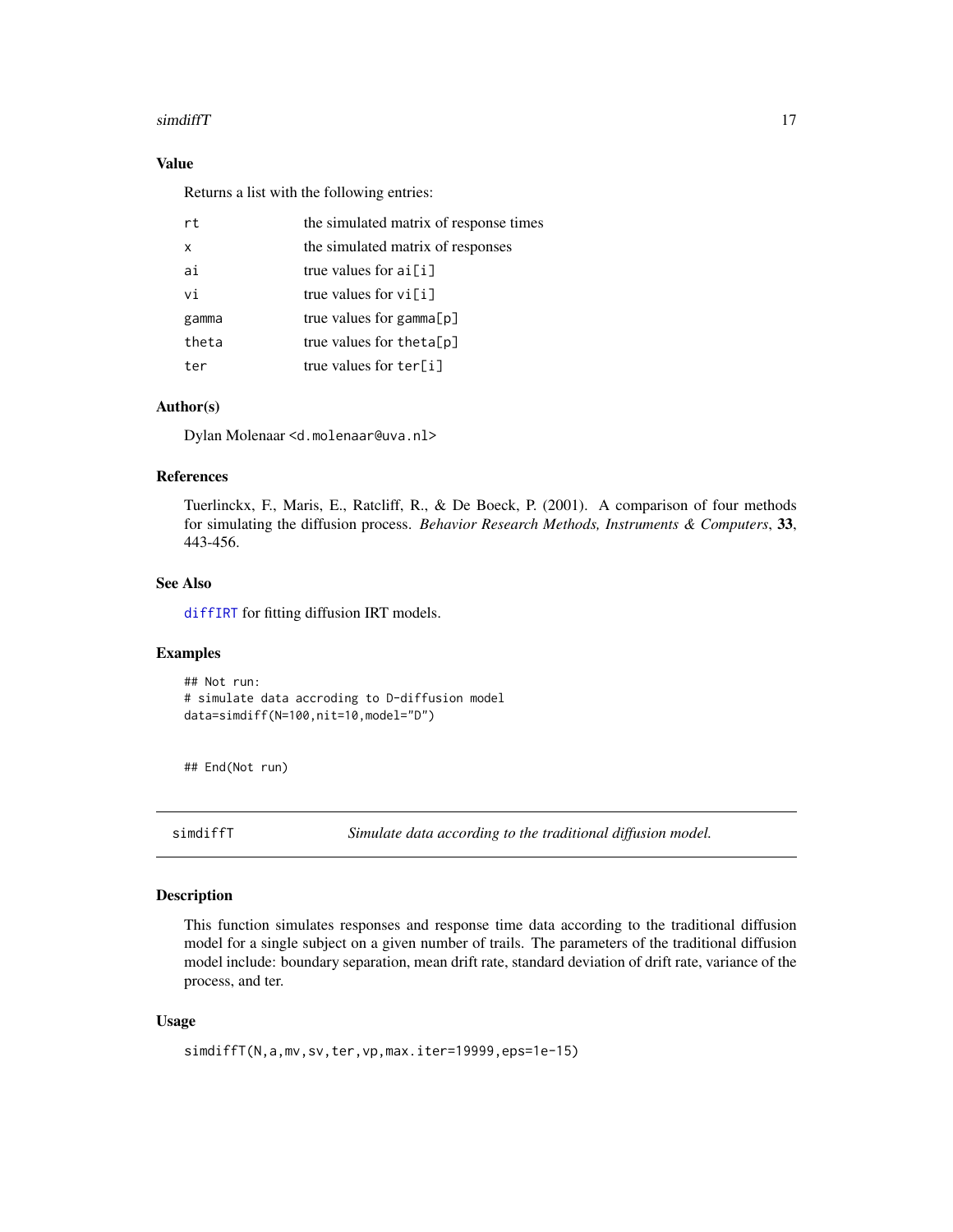#### <span id="page-17-0"></span>Arguments

| N         | number of trails.                                                              |
|-----------|--------------------------------------------------------------------------------|
| a         | boundary separation.                                                           |
| mv        | mean of the normally distributed drift rates across trails.                    |
| <b>SV</b> | standard deviation of the normally distributed drift rate across trails.       |
| ter       | non-decision time.                                                             |
| vp        | variance of the process, which is a scaling parameter. Default equals 1.       |
| max.iter  | Maximum number of iterations for the rejection algorithm. See <b>Details</b> . |
| eps       | Convergence criterion for the rejection algorithm. See <b>Details</b>          |

#### Details

Function simdiffT is an application of the rejection algorithm outlined in Tuerlinckx et al. (2001) subject to normally distributed inter-trail variability in drift. In this algorithm, a proposal response time is sampled from an exponential distribution. This proposal is accepted as actual response time when a specific condition is satisfied (see Eq. 16 in Tuerlinckx, 2001). As this condition requires the approximation of an infinite sum, a convergence criterion needs to be specified (see the argument eps). When the condition is not satisfied, a new proposal response time is sampled. This is repeated until the proposal response time is accepted or when max.iter has been reached.

#### Value

Returns a list with the following entries:

| rt | the simulated matrix of response times |
|----|----------------------------------------|
|    | the simulated matrix of responses      |

# Author(s)

Dylan Molenaar <d.molenaar@uva.nl>

# References

Molenaar, D., Tuerlinkcx, F., & van der Maas, H.L.J. (2015). Fitting Diffusion Item Response Theory Models for Responses and Response Times Using the R Package diffIRT. *Journal of Statistical Software*, 66(4), 1-34. URL <http://www.jstatsoft.org/v66/i04/>.

Tuerlinckx, F., Maris, E., Ratcliff, R., & De Boeck, P. (2001). A comparison of four methods for simulating the diffusion process. *Behavior Research Methods, Instruments & Computers*, 33, 443-456.

# See Also

[diffIRT](#page-4-1) for fitting diffusion IRT models.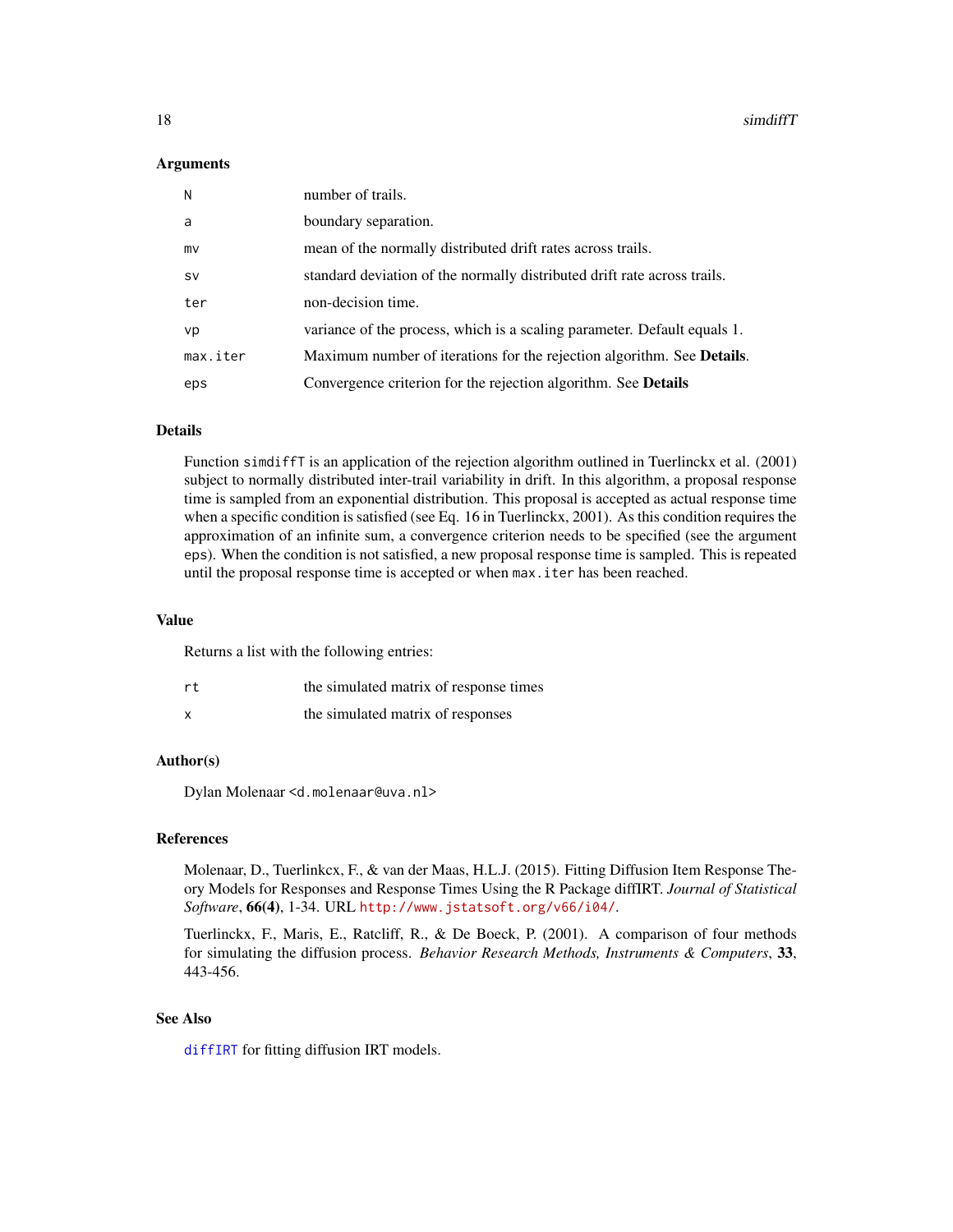#### <span id="page-18-0"></span>summary the contract of the contract of the contract of the contract of the contract of the contract of the contract of the contract of the contract of the contract of the contract of the contract of the contract of the co

# Examples

```
## Not run:
# simulate data accroding to the traditional diffusion model
set.seed(1310)
a=2
v=1ter=2
sdv = .3N=10000
data=simdiffT(N,a,v,sdv,ter)
rt=data$rt
x=data$x
# fit the traditional diffusion model (i.e., a restricted D-diffusion model,
# see application 3 of the paper by Molenaar et al., 2013)
diffIRT(rt, x, \text{model="D",} \text{constraint}=c(1,2,3,0,4), \text{start}=c(\text{rep}(NA,3),0,NA))# this constrained model is a traditional diffusion model
# please note that the estimated a[i] value = 1/a
# and that the estimated v[i] value = -v
```
## End(Not run)

summary *Summary function for diffIRT objects*

# <span id="page-18-1"></span>Description

Summarizes the modeling results of a diffIRT object.

#### Usage

```
## S3 method for class 'diffIRT'
summary(object, digits=3, ...)
```
# Arguments

| obiect                  | a diffIRT object from which a summary of the modeling results is wanted. |
|-------------------------|--------------------------------------------------------------------------|
| digits                  | integer; number of decimal places the output is rounded to.              |
| $\cdot$ $\cdot$ $\cdot$ | additional parameters, currently not used.                               |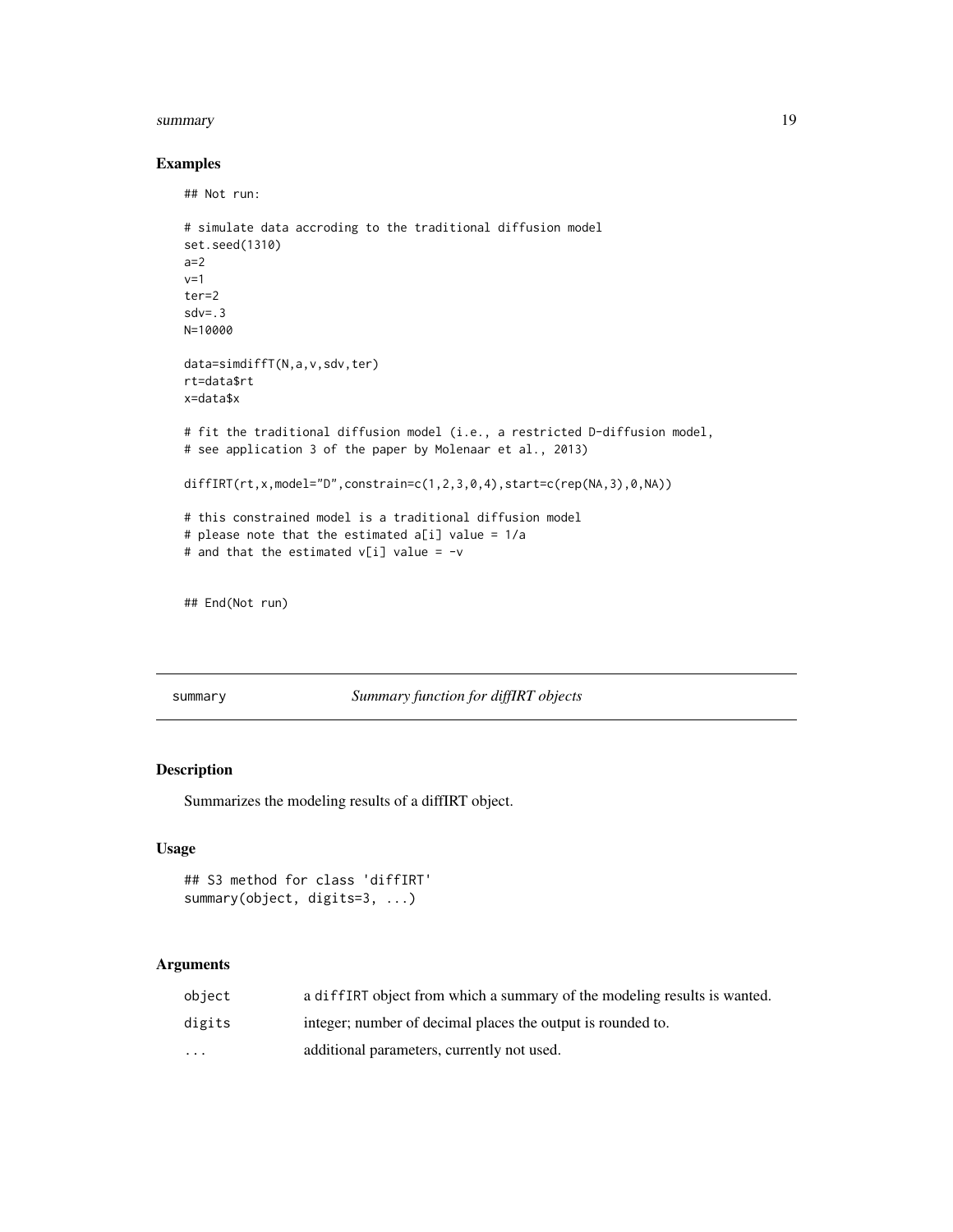# <span id="page-19-0"></span>Details

Parameter estimates are displayed, including the standard errors if these have been estimated (see the se argument of [diffIRT](#page-4-1). In addition, -2 times the log-likelihood function, AIC, BIC, sample size adjusted BIC, and DIC, are provided.

# Author(s)

Dylan Molenaar <d.molenaar@uva.nl>

# See Also

[diffIRT](#page-4-1) for fitting diffusion IRT models.

# Examples

## Not run:

# simulate data according to D-diffusion model data=simdiff(N=100,nit=10,model="D")

```
# fit a D-diffusion model
res=diffIRT(data$rt,data$x,model="D")
```
# use the summary function to obtain modeling results summary(res)

## End(Not run)